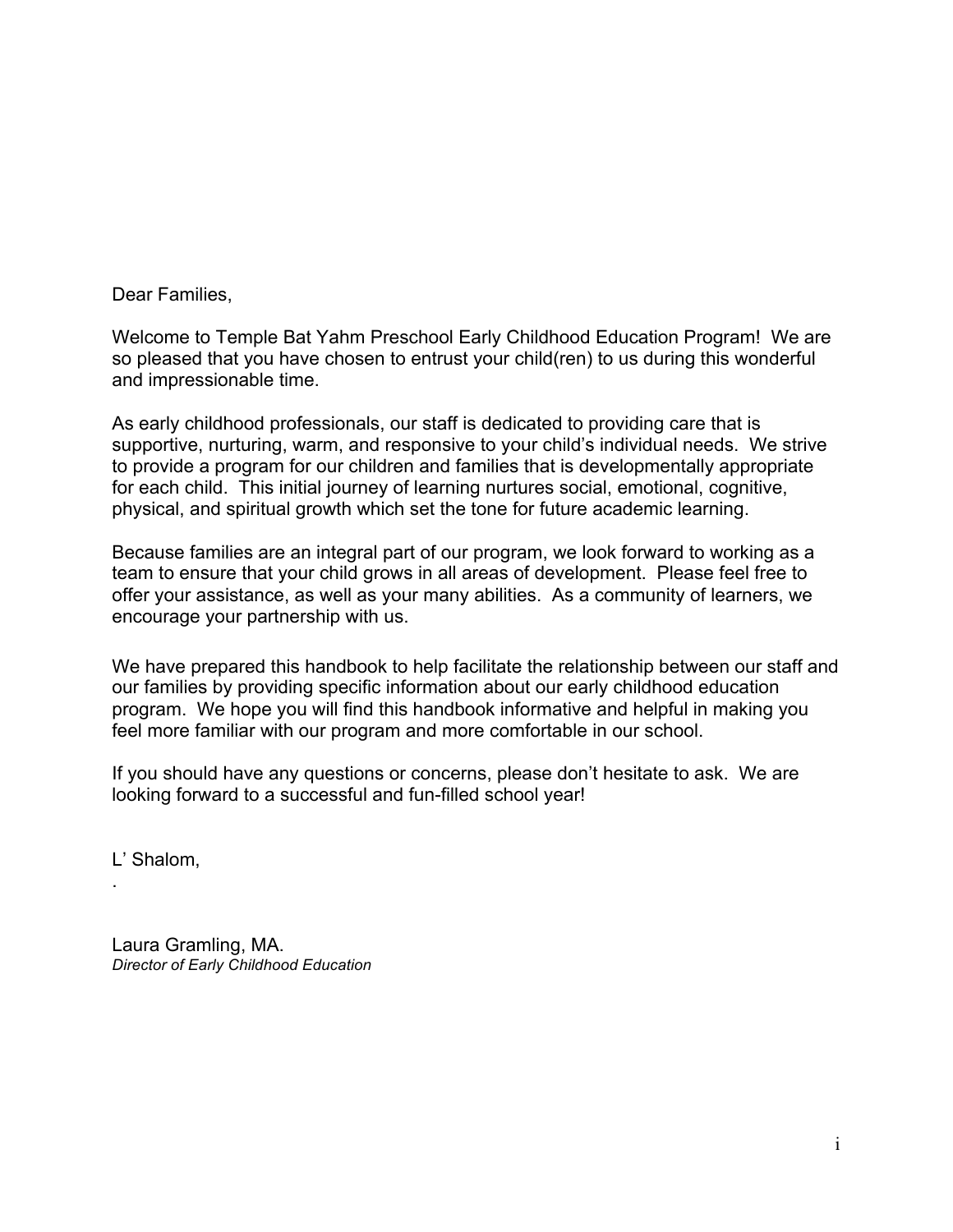## **TABLE OF CONTENTS**

| Temple Bat Yahm Mission Statement                          | Page 1 |
|------------------------------------------------------------|--------|
| <b>Early Childhood Education Program</b>                   |        |
|                                                            |        |
|                                                            |        |
|                                                            |        |
|                                                            |        |
|                                                            |        |
|                                                            |        |
|                                                            |        |
| Three Year Old Program, Pre-K Program & T-K Program Page 4 |        |
|                                                            |        |

# Registration and Enrollment

|                                  | Page 6 |
|----------------------------------|--------|
|                                  |        |
|                                  |        |
| Calendar and Program Information |        |
|                                  |        |
|                                  |        |

# Daily Procedures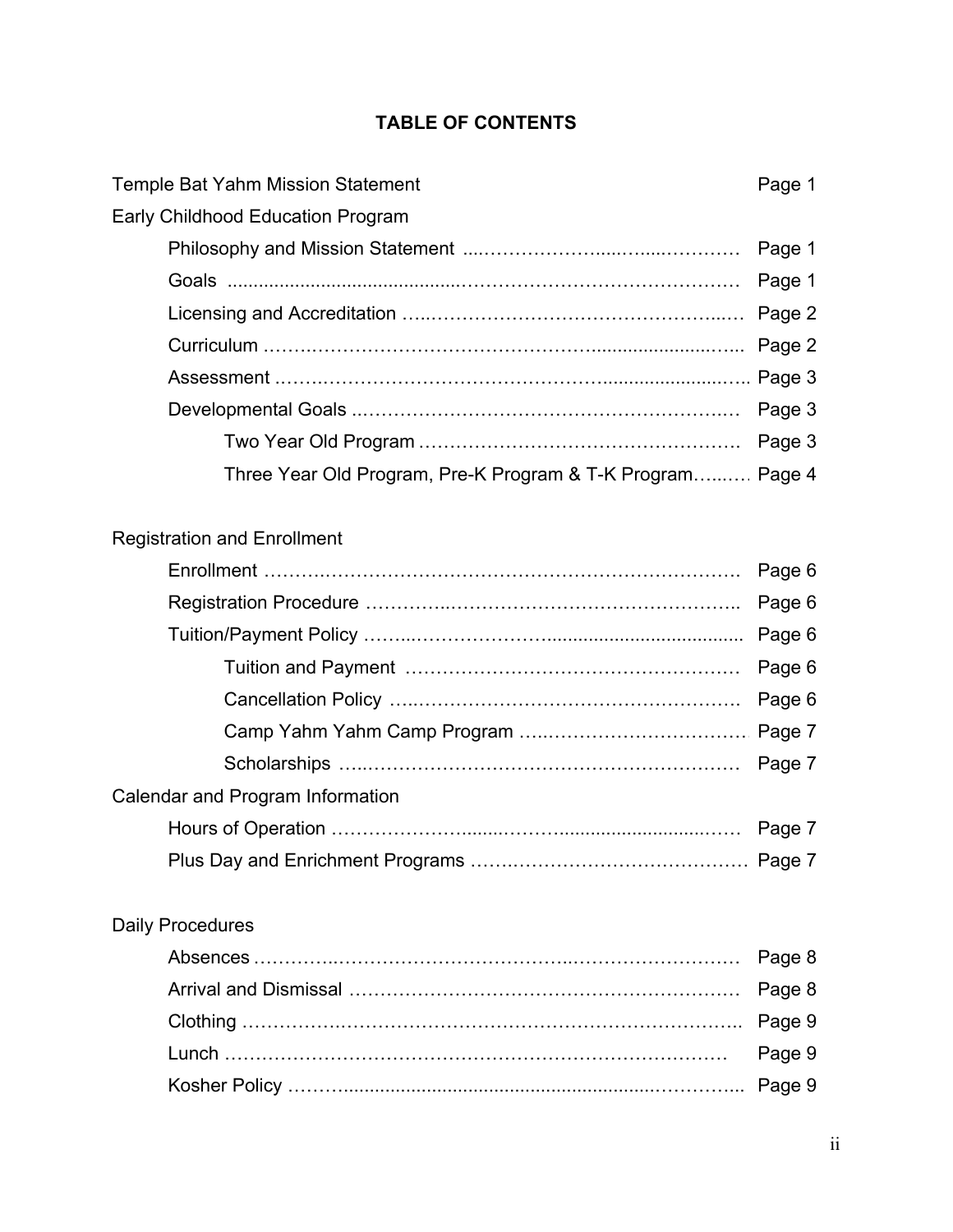|                                              | Page 9  |
|----------------------------------------------|---------|
|                                              | Page 9  |
|                                              |         |
|                                              |         |
|                                              | Page 10 |
|                                              | Page 10 |
| <b>Special Events</b>                        |         |
|                                              |         |
|                                              |         |
| <b>Holiday Celebrations</b>                  | Page 11 |
|                                              | Page 11 |
| <b>General Program Information</b>           |         |
|                                              | Page 11 |
|                                              | Page 11 |
|                                              | Page 11 |
|                                              | Page 12 |
|                                              | Page 12 |
|                                              | Page 13 |
|                                              | Page 13 |
|                                              | Page 13 |
|                                              | Page 14 |
|                                              | Page 15 |
|                                              | Page 16 |
|                                              | Page 16 |
|                                              | Page 16 |
|                                              | Page 16 |
|                                              | Page 16 |
|                                              | Page 17 |
|                                              | Page 17 |
| Transitioning into Other Schools or Programs | Page 18 |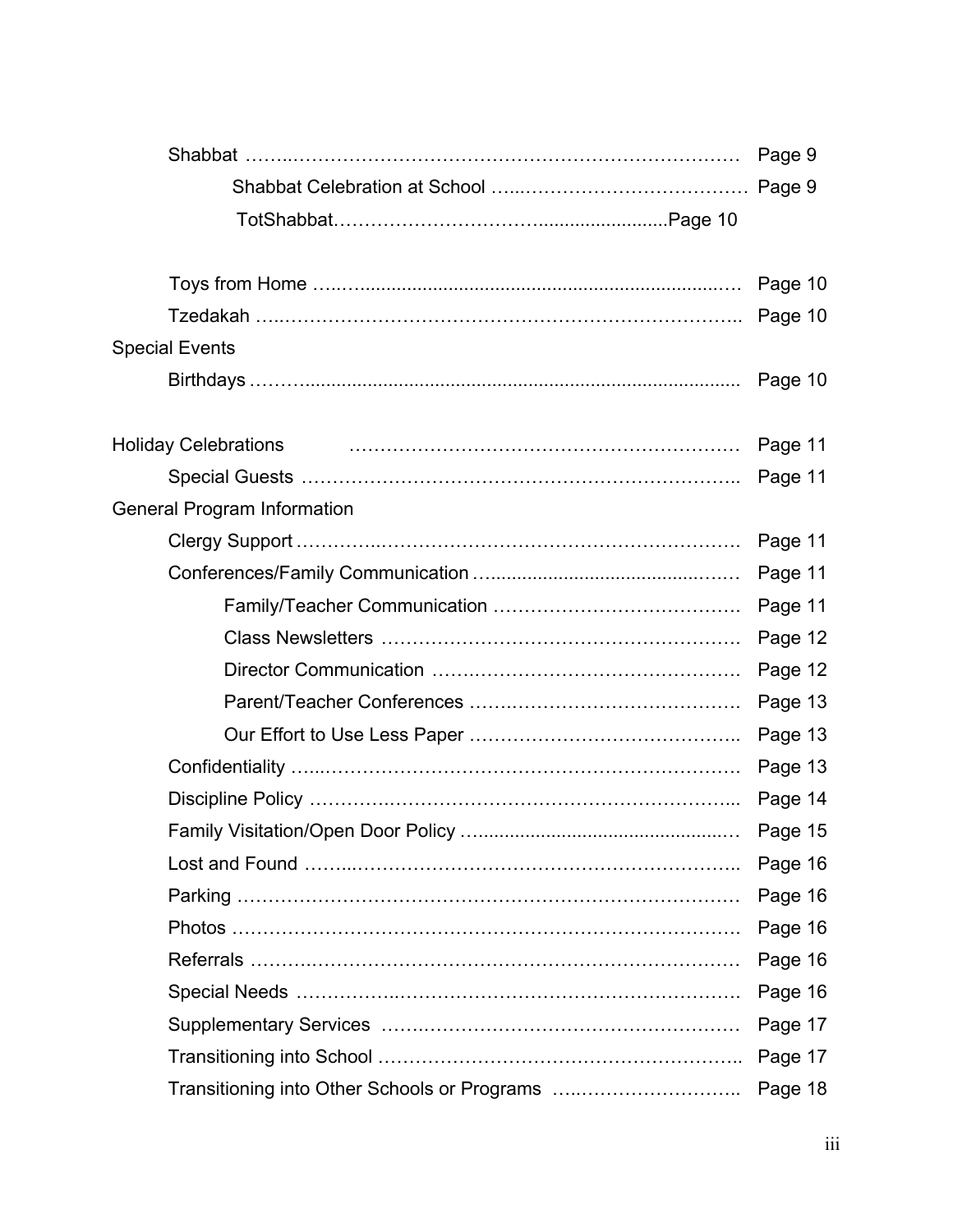| Safety and Health Procedures                                  |         |  |
|---------------------------------------------------------------|---------|--|
|                                                               |         |  |
|                                                               |         |  |
|                                                               | Page 19 |  |
|                                                               | Page 19 |  |
|                                                               | Page 19 |  |
|                                                               | Page 19 |  |
|                                                               |         |  |
|                                                               | Page 19 |  |
|                                                               | Page 20 |  |
|                                                               | Page 20 |  |
|                                                               | Page 22 |  |
| <b>Family Involvement</b>                                     |         |  |
|                                                               | Page 22 |  |
| Family Participation/Volunteering Opportunities               | Page 22 |  |
|                                                               | Page 23 |  |
|                                                               |         |  |
| Information to Parents from the Department of Social Services |         |  |
|                                                               |         |  |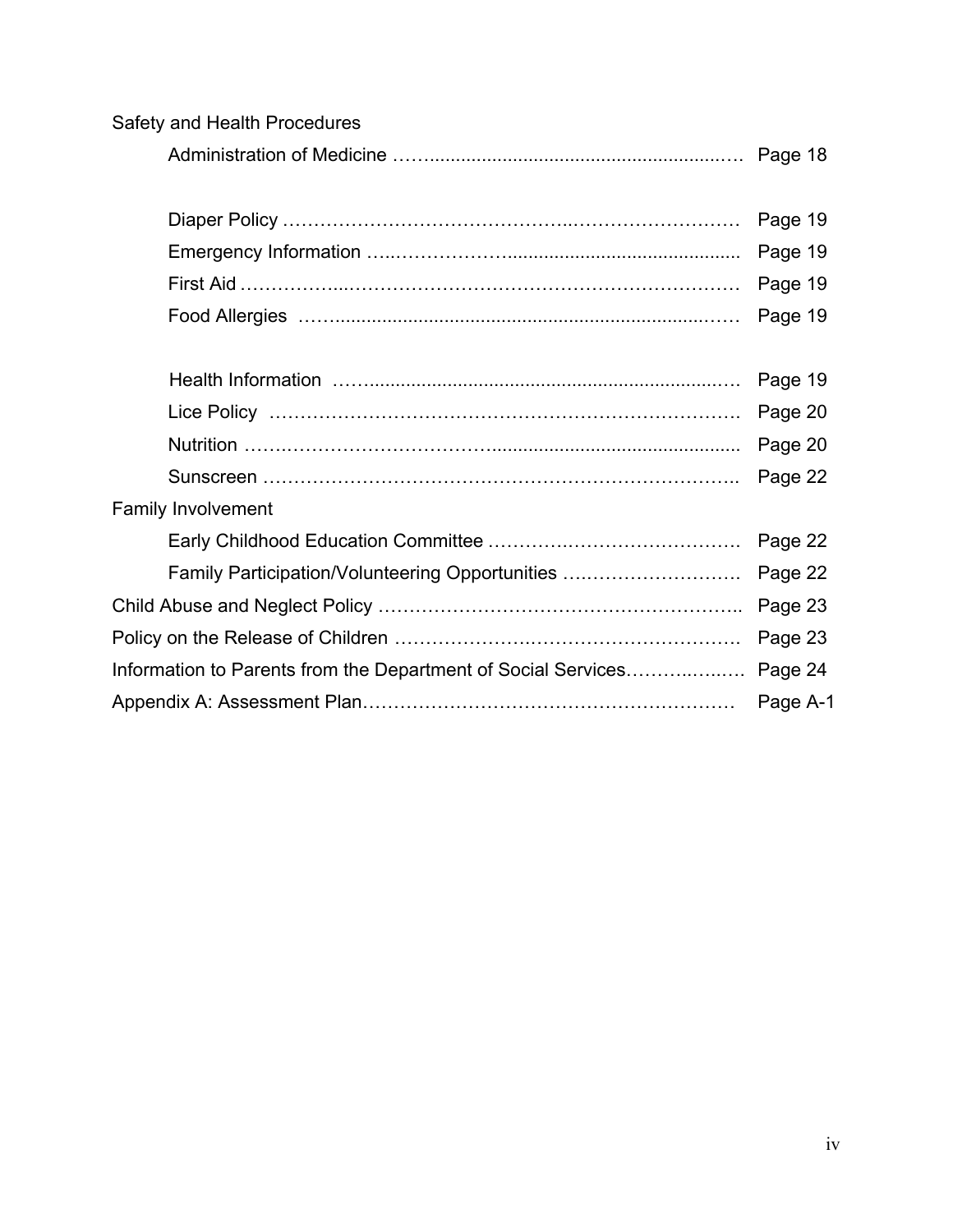## *Temple Bat Yahm Mission Statement*

Temple Bat Yahm is a Reform congregation and caring community where families and individuals:

\*enrich our lives through spiritual worship

\*share lifecycle events

\*educate ourselves and our children

\*and sustain the House of Israel

We combine the comforts and responsibilities of Jewish tradition with the lifelong study of Torah in the context of modern day living.

## *Early Childhood Education Program*

## **PHILOSOPHY AND MISSION STATEMENT**

At Temple Bat Yahm, we believe that children are individual learners; each one gaining skills at their own pace and responding to different styles and methods of teaching. We strive to create a rich curriculum that meets the needs of all children: visual, auditory, and perceptual learners. Our philosophy centers itself on the whole child. We aim to nurture and strengthen each child's social, emotional, cognitive, and physical abilities through our program. We believe that children learn through active play and exploration in a multi-sensory environment.

## **GOALS**

Temple Bat Yahm's Early Childhood Education Program strives to provide a variety of services to children and their families that reflect the Temple's Mission Statement and the school's philosophy. These services include:

- 1. To provide a safe and enriching environment for children from 3 months through six years old.
- 2. To foster a positive self-image through a warm, play-centered environment that is healthy, safe, and secure.
- 3. To offer creative play and constructive, developmentally appropriate instruction as part of the daily routine.
- 4. To provide every opportunity for growth and learning for each child. Children learn through interaction with other children and adults. They also learn through individual exploration, a variety of activities and materials, and consistent nurturing and guidance.
- 5. To encourage the development of a strong, positive Jewish identity and an appreciation for Judaism.
- 6. To develop a reinforcing relationship between teachers and children where teachers strive to understand and accept each child's feelings and thoughts.
- 7. To develop a positive partnership between families and teachers.
- 8. To help families understand the methods and goals of our school experience and work together to enhance the development of their children
- 9. To establish and maintain community relations that support the growth of our children, their families, the program, and the community.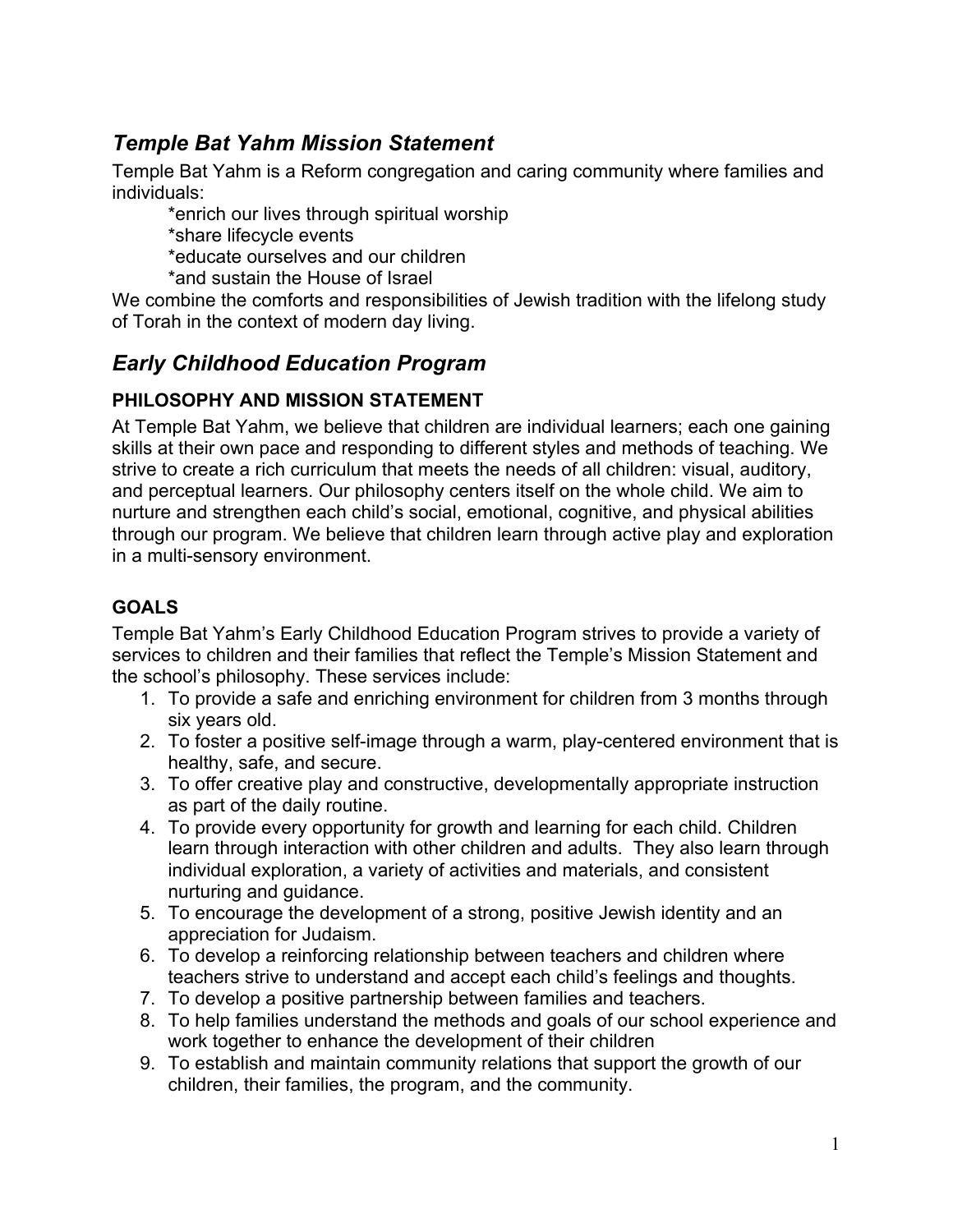### **LICENSING AND ACCREDITATION**

Temple Bat Yahm's Early Childhood Education Program is licensed by the State of California Department of Social Services, Community Care Licensing. Staff members are required to follow all CCL procedures. Additionally, having demonstrated substantial compliance with nationally-recognized criteria for high-quality early childhood education programs, our program has been accredited by the National Association for the Education of Young Children (NAEYC) since 1990, and most recently becoming reaccredited in 2010.

#### **CURRICULUM**

Our curriculum is designed to meet the needs of the individual child through developmentally appropriate practices. The classroom day is comprised of opportunities for small group interaction, large group time, and individual play. We base our philosophy that children learn best through play and exploration from "researchbased evidence that active play leads to optimal outcomes for young children in the following areas: physical, mental health, cognitive development, language and early literacy development, and social competence" (*"Making the Case for Play Policy", Young Children, Journal of the National Association for the Education of Young Children, March 2005, p.84)*.

The framework of our curriculum is based on the research and theories of Piaget, Erikson and Vygotsky. The classroom design incorporates a variety of centers offering the children the opportunity to discover and learn. For example, children may scoop and measure rice at a sensory table, draw pictures and write letters at a writing center, and pretend to be at a restaurant at a dramatic play area. Developmental goals are observed and measured on a continuum level of achievement.

The ideas for the large classroom units emerge from the children's play and through their interests based on emergent curriculum. By studying large thematic units, the children will investigate and explore topics through movement, science, literature, math, art, music, and cooking activities.

We also strive to foster the values and customs of Judaism throughout our curriculum, and we use Maxine Handelman's Jewish Every Day as a basis for our Judaic content. Jewish holidays are taught through symbols, foods, music, art, stories, puzzles, and drama. Each week we celebrate Shabbat with a member of our clergy, and we invite families to join us as special guests throughout the year. Jewish values are modeled and discussed such as performing mitzvot (doing good deeds) and giving tzedakah (charity). Blessings are recited before we eat, Hebrew words are introduced, and the children learn about Israel throughout the year.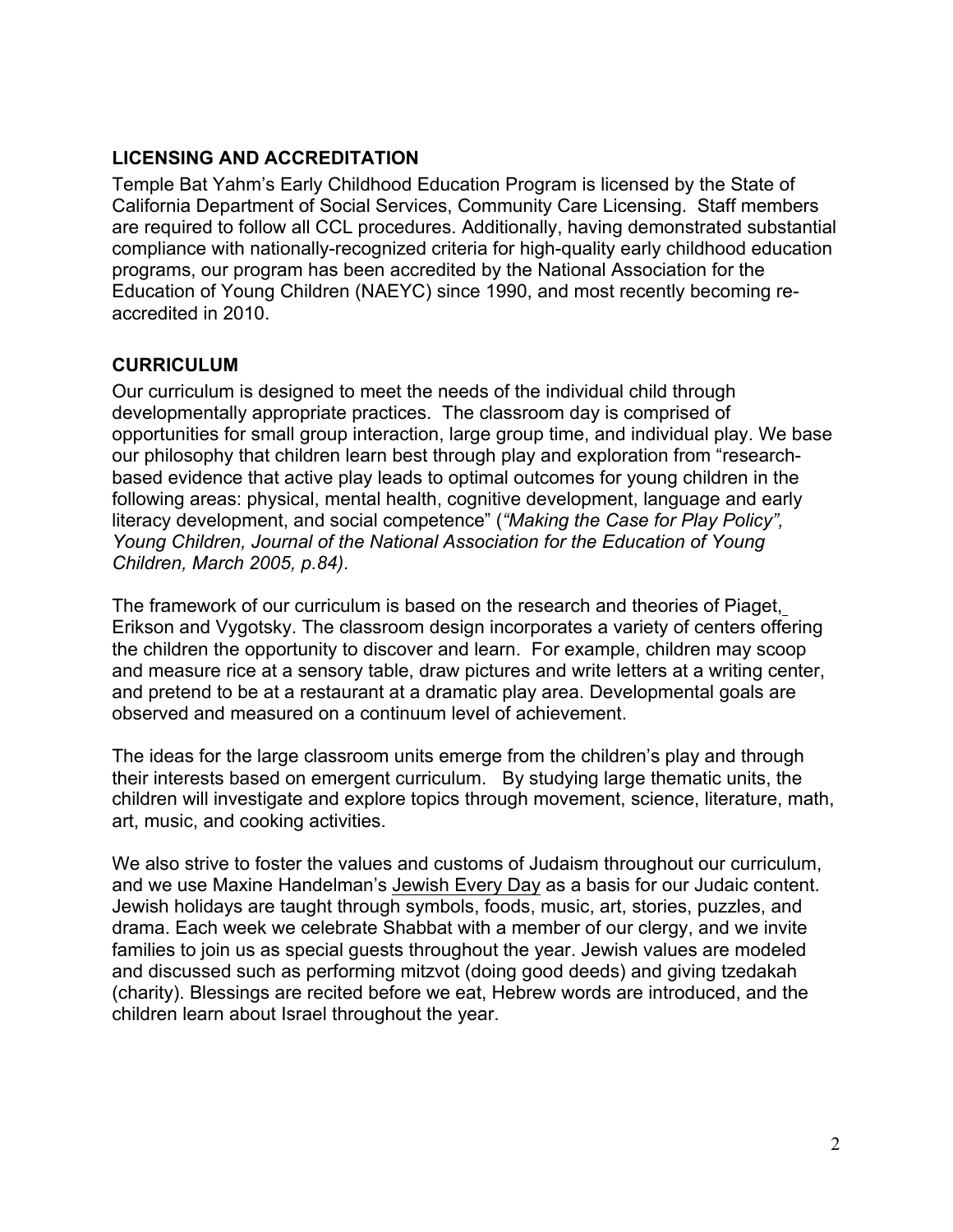### **ASSESSMENT**

See Appendix A for a complete description of our Assessment Plan.

### **Developmental Goals**

### *2 Year Old Program*

#### **Goal 1: To Learn about Self and Others**

- Objective 1: Trusts known, caring adults
- Objective 2: Regulates own behavior
- Objective 3: Manages own feelings
- ! Objective 4: Responds to others' feelings with growing empathy
- ! Objective 5: Plays with other children
- ! Objective 6: Learns to be a member of a group
- ! Objective 7: Uses personal care skills

#### **Goal 2: To Learn about Moving**

- ! Objective 8: Demonstrates basic gross motor skills
- ! Objective 9: Demonstrates basic fine motor skills

#### **Goal 3: To Learn about the World**

- **•** Objective 10: Sustains attention
- Objective 11: Understands how objects can be used
- Objective 12: Shows a beginning understanding of cause and effect
- Objective 13: Shows a beginning understanding that things can be grouped
- **Objective 14: Uses problem-solving** strategies
- Objective 15: Engages in pretend play

#### **Goal 4: To Learn about Communicating**

- **Objective 16: Develops receptive** language
- **Objective 17: Develops expressive** language
- Objective 18: Participates in conversations
- Objective 19: Enjoys books and being read to
- Objective 20: Shows an awareness of pictures and print
- ! Objective 21: Experiments with drawing and writing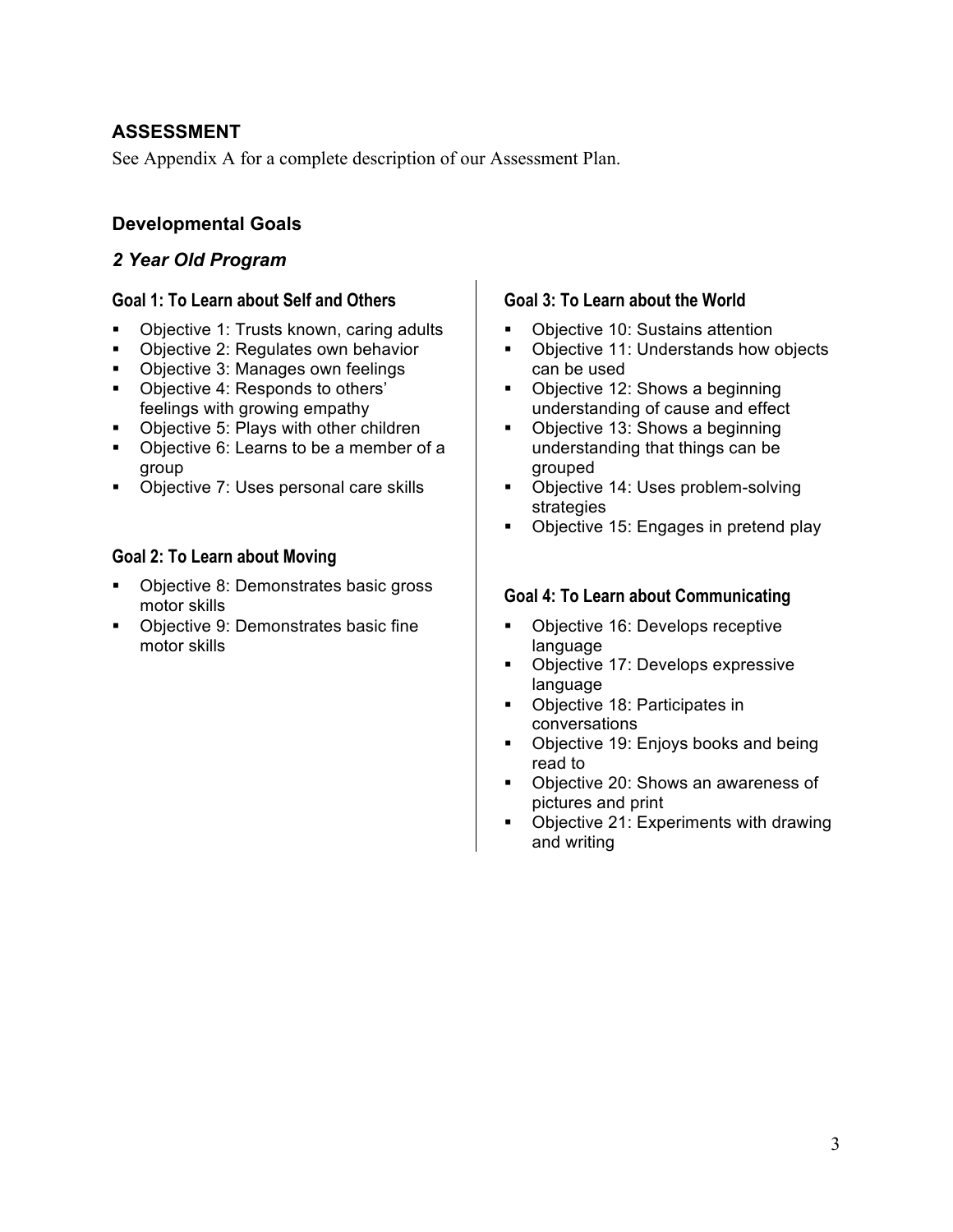### *3 Year Old Program, Pre-K Program, & Transitional Kindergarten Program*

*Note: The 3 year old and Pre-K curricula are based on 50 objectives. For each objective, there is a continuum along which children are expected to develop. The Transitional Kindergarten will bridge the gap between the California Preschool Learning Foundations and the California Core Curriculum for kindergarten. Standards are aligned with those of the Newport Mesa Unified School District and the Irvine Unified School District .*

#### **Social/Emotional Development**

#### *Sense of Self*

- ! Objective 1: Shows ability to adjust to new situations
- ! Objective 2: Demonstrates appropriate trust in adults
- ! Objective 3: Recognizes own feelings and manages them appropriately
- Objective 4: Stands up for rights

#### Responsibility for Self and Others

- ! Objective 5: Demonstrates self-direction and independence
- ! Objective 6: Takes responsibility for own well-being
- ! Objective 7: Respects and cares for classroom environment and materials
- ! Objective 8: Follows classroom routines
- Objective 9: Follows classroom rules

#### Prosocial Behavior

- Objective 10: Plays well with other children
- Objective 11: Recognizes the feelings of others and responds appropriately
- Objective 12: Shares and respects the rights of others
- Objective 13: Uses thinking skills to resolve conflicts.

#### **Physical Development**

#### *Gross Motor*

- ! Objective 14: Demonstrates basic locomotor skills (running, jumping, hopping, galloping)
- Objective 15: Shows balance while moving
- Objective 16: Climbs up and down
- Objective 17: Pedals and steers a tricycle (or other wheeled vehicle)
- Objective 18: Demonstrates throwing, kicking, and catching skills

#### *Fine Motor*

- Objective 19: Controls small muscles in hands
- Objective 20: Coordinates eye-hand movement
- Objective 21: Uses tools for writing and drawing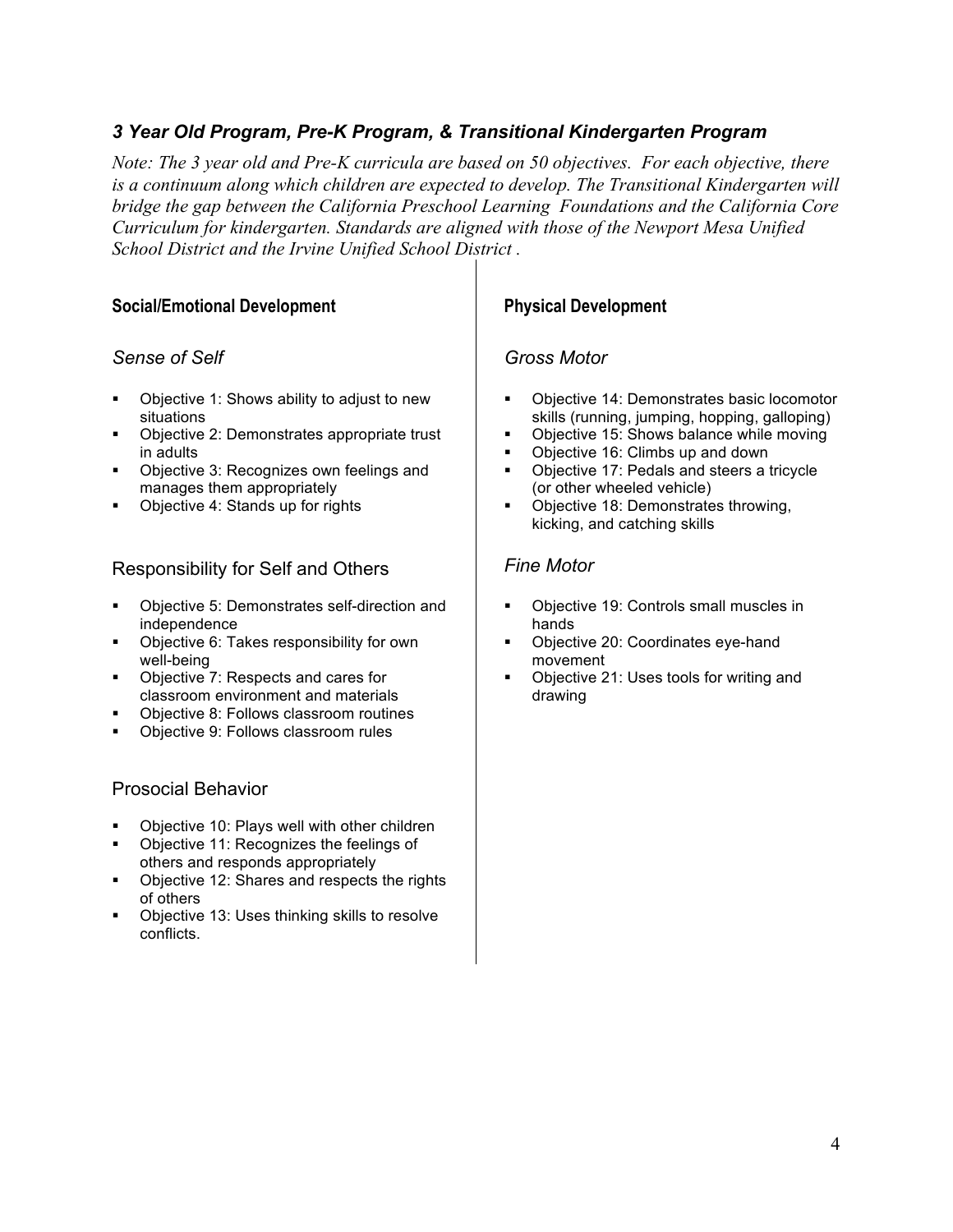#### **Cognitive Development**

#### *Learning and Problem Solving*

- ! Objective 22: Observes objects and events with curiosity
- ! Objective 23: Approaches problems flexibly
- ! Objective 24: Shows persistence in approaching tasks
- Objective 25: Explores cause and effect
- ! Objective 26: Applies knowledge or experience to a new context

#### *Logical Thinking*

- Objective 27: Classifies objects
- ! Objective 28: Compares/measures
- ! Objective 29: Arranges objects in a series
- ! Objective 30: Recognizes patterns and can repeat them
- ! Objective 31: Shows awareness of time concepts and sequence
- ! Objective 32: Shows awareness of position in space
- ! Objective 33: Uses one-to-one correspondence
- ! Objective 34: Uses numbers and counting

#### *Representation and Symbolic Thinking*

- ! Objective 35: Takes on pretend roles and situations
- Objective 36: Makes believe with objects
- ! Objective 37: Makes and interprets representations

#### **Language Development**

#### *Listening and Speaking*

- ! Objective 38: Hears and discriminates the sounds of language
- ! Objective 39: Expresses self using words and expanded sentences
- Objective 40: Understands and follows oral directions
- Objective 41: Answers questions
- Objective 42: Asks questions
- Objective 43: Actively participates in conversations

#### *Reading and Writing*

- ! Objective 44: Enjoys and values reading
- ! Objective 45: Demonstrates understanding of print concepts
- ! Objective 46: Demonstrates knowledge of the alphabet
- ! Objective 47: Uses emerging reading skills to make meaning from print
- ! Objective 48: Comprehends and interprets meaning from books and other texts
- Objective 49: Understands the purpose of writing
- Objective 50: Writes letters and words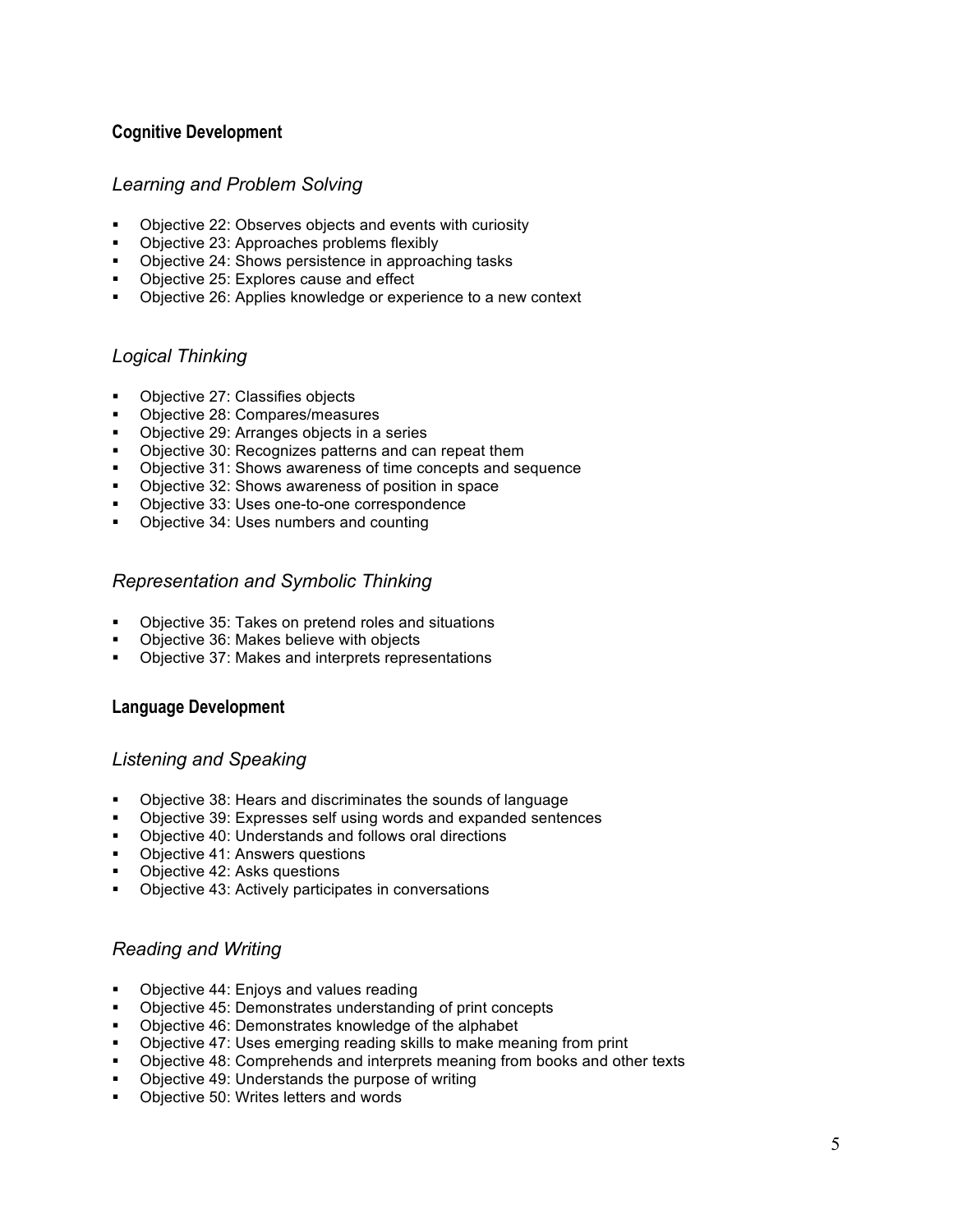### **ENROLLMENT**

Enrollment is open to any child providing the school can meet the needs of that child as a group member. Enrollment is open to all children without regard to sex, race, color, national origin, political beliefs, religion or the status, behavior, religion, or beliefs of their parents. Every effort is made for children with disabilities to participate in the same routines and play experiences as children without disabilities. If needed, accommodation will be made whenever possible. The school is does not have a nonambulatory license at this time.

### **REGISTRATION PROCEDURE**

Materials will be available to anyone interested in registering for the following fall term during January. In order to register for the following school year, currently enrolled families must be up to date with their tuition payments. Registration will take place on a priority basis, which will be detailed in the registration packet. Class placement is a detailed process that considers many important factors. Our goal is to provide the best atmosphere for each child so that he or she can learn, explore, and grow to his or her best potential in the most positive, well-suited atmosphere. We attempt to balance each class according to each child's learning style, personality, gender, friendships, and the teacher's teaching style. Ultimately, placement is determined at the Director's discretion.

### **TUITION/PAYMENT POLICY**

### *Tuition and Payment*

Annual tuition is based upon the September through June school year. The total tuition amount is divided into 10 payments, one of which is required as a deposit as of June 1. The remaining nine payments will be billed from September through May. Members of Temple Bat Yahm receive a tuition discount, as do children whose grandparents are members. Members paying promotional dues rates are not eligible for tuition discounts other than sibling discount. Families with more than one child enrolled in our school in the same year will receive a 10% discount on the lesser tuition. Families with more than two children enrolled will receive a 10% discount on all but the highest tuition.

### *Cancellation Policy*

ALL notification must be made in writing. An administrative fee of \$100 will be retained if the school is notified on or before July  $\tilde{I}^{st}$ . Between July 2<sup>nd</sup> and August 1<sup>st</sup> half of the deposit will be retained. After August  $1<sup>st</sup>$ , there will be NO REFUNDS. If a child leaves the program mid-year, the initial payment is used to cover the final month's tuition. One month's notice, in writing, is required when leaving the program mid-year.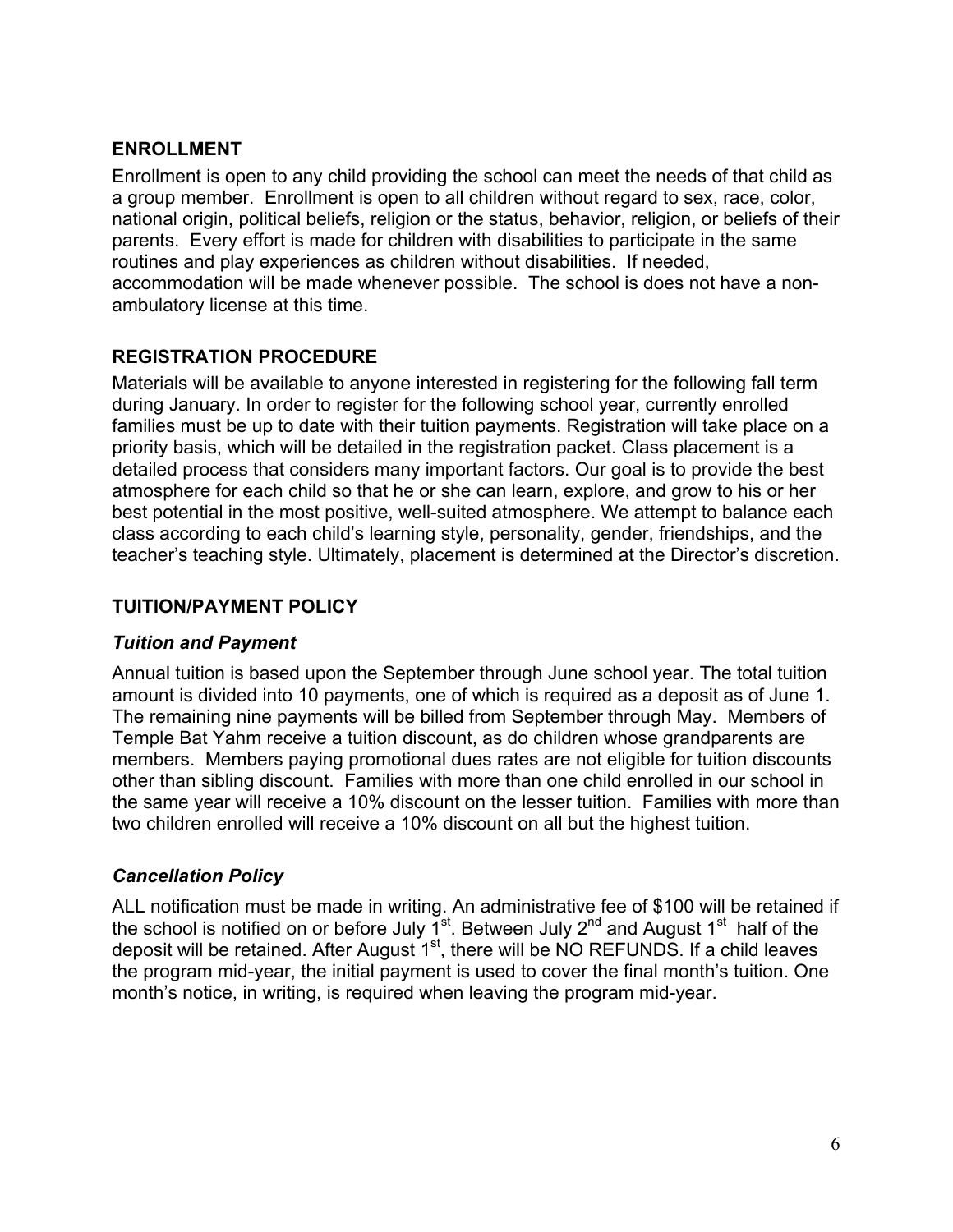### *CampYahm Yahm Program*

Registration for camp begins in March. Camp tuition is due July 1<sup>st.</sup> Cancellation Policy for camp: The registration fee is non-refundable. All notification must be made in writing prior to the start of camp.

#### *Scholarships*

Scholarships for temple members are available through the Sue Schoen Memorial Scholarship Fund. This fund is designed to help offset the cost of our program to help people in need of assistance. Information can be obtained from the Director and will be kept confidential.

## *Calendar and Program Information*

#### **HOURS OF OPERATION**

Classes offered are as follows:

- ♦ **Two Day 2 Year Olds:** Tuesday and Thursday, 9:00am-12:45am
- ♦ **Three Day 2 Year Olds:** Monday, Wednesday, and Friday, 9:00am-12:45am
- ♦ **Three Day 3 Year Olds:** Monday, Wednesday, and Friday, 9:00am-12:45am
- ♦ **Three Day 4 Year Olds:** Monday, Wednesday, and Friday, 9:00am-12:45pm
- ♦ **Five Day 3-4 Year Olds:** Monday through Friday, 9:00-12:45
- ♦ **Pre-K:** Monday through Friday, 9-12:45
- ♦ **T-**K: Monday through Friday 8:45-1:45
- ♦ **Early Care:** Monday-Friday, 8:00-9:00
- ♦ **Enrichment:** Monday through Friday, 1:00-1:45
- ♦ **Plus Day:** Monday through Friday 1:00-3:00

### **PLUS DAY and ENRICHMENT PROGRAMS**

For children in our two, three and five day programs, we offer an extended stay option called Plus Day which runs from 1:00 pm until 3:00 pm every day. Children engage in gross motor play, rest, have a snack, and do a special activity of the day. Parents sign up for this program at the beginning of the year and pay on a monthly basis.

Enrichment programs include Drama, Fitness, Art, Cooking, Music, Alphabet Soup, Science, Math and Busy Bees. They are available for children from 3-6 years of age who are fully potty trained. Some classes have minimum age requirement because of content (Art, Science & Math). Class sign-up is by the quarter: fall, winter & spring and is on a first come first served basis.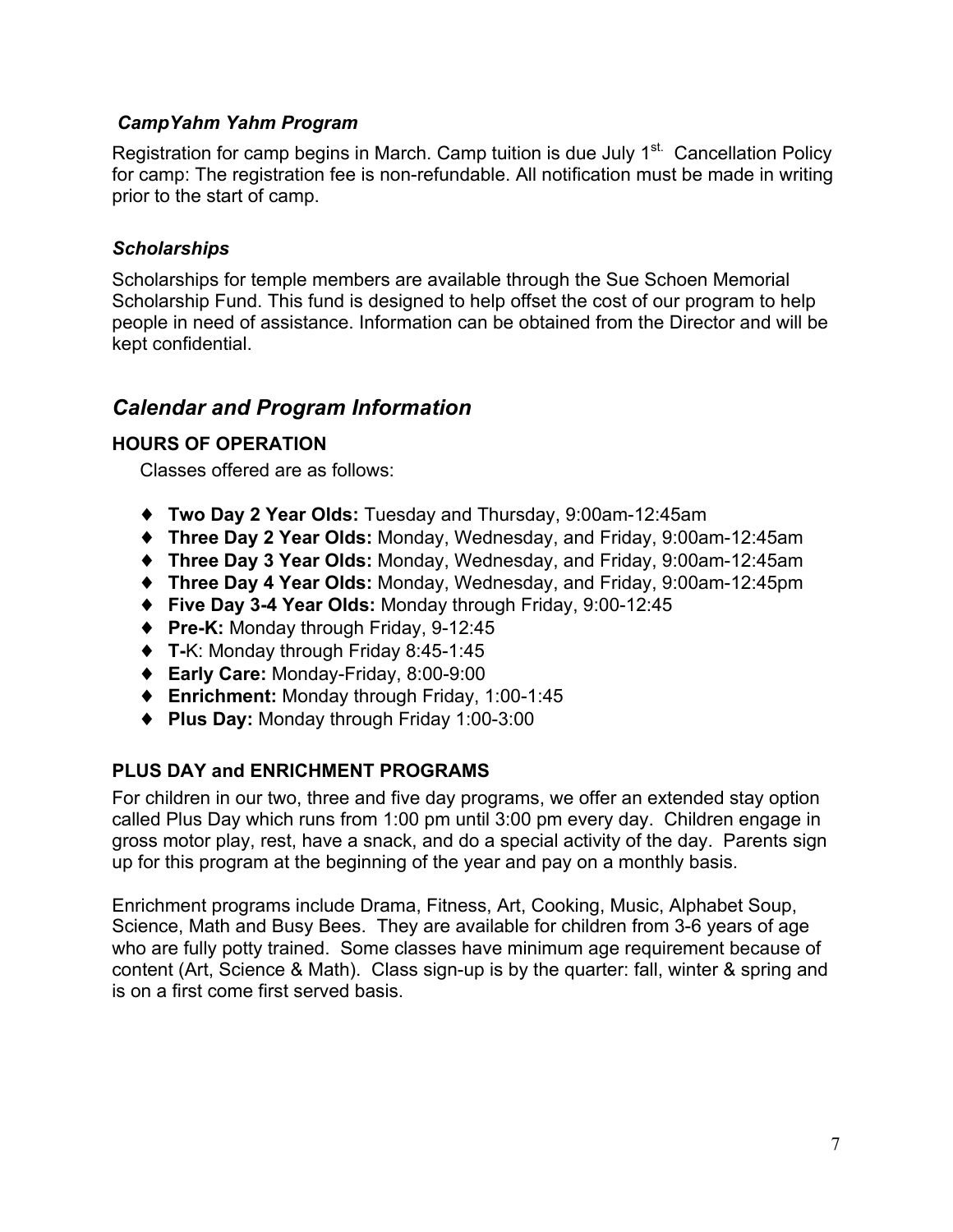## *Daily Procedures*

## **ABSENCES**

If your child will not be attending school, please call our office to let us know. We do not reimburse or offer make-up days for absences.

## **ARRIVAL AND DISMISSAL**

Each child must be dropped off and picked up at their classrooms. Upon arrival, each child must wash their hands upon entering the classroom. As per state regulations, please be sure to **SIGN CHILDREN IN AND OUT EACH DAY.** State law requires that **ALL CHILDREN** be signed in and out every day by the parent or guardian that drops off and picks up the child so that each child will be legally accounted for at all times. This security measure is very important and takes very little time each day. You are required to use a **FULL, LEGIBLE LEGAL SIGNATURE**.

If you arrive early, you may supervise your child in the Multi-purpose Room until classes officially begin, as teachers utilize the time before class to make preparations for the day. We ask that you are prompt in dropping off and picking up your child each day. Not only is a late drop off disruptive to the class, but we have found that it is difficult for the child to adjust to the daily activities.

Please also be prompt at dismissal time. Young children get very anxious if you are late picking them up, and many of our teachers have other commitments after class. Your child will be brought to the ECE office and supervised by one of our staff members to wait for you. If you are more than 15 minutes late, you will be charged a \$5.00 fee per child, which will continue to accumulate every 5 minutes. In any event, if you are going to be late, please call the office.

Carpool forms are kept on the Sign In/Sign Out boards in each classroom. For your child's protection please return these forms and keep them up to date. You must notify the school **IN WRITING** if someone else besides the child's parents/guardians and the people designated on your approved Pick-Up List (including playdates and other situations) will be picking up your child. If there is a last minute emergency, please call the office in order to ensure the safety of your child. Please limit phone arrangements to emergency situations.

In situations where the child's parents are divorced, the school must be informed (in confidence) as to the custody arrangements that have been made and whether the noncustodial parent (if any) is permitted to take the child from the school. A copy of the court order stating these conditions must be on file at the school in order for us to act in the proper legal manner. We must also be notified when court orders or custody arrangements change.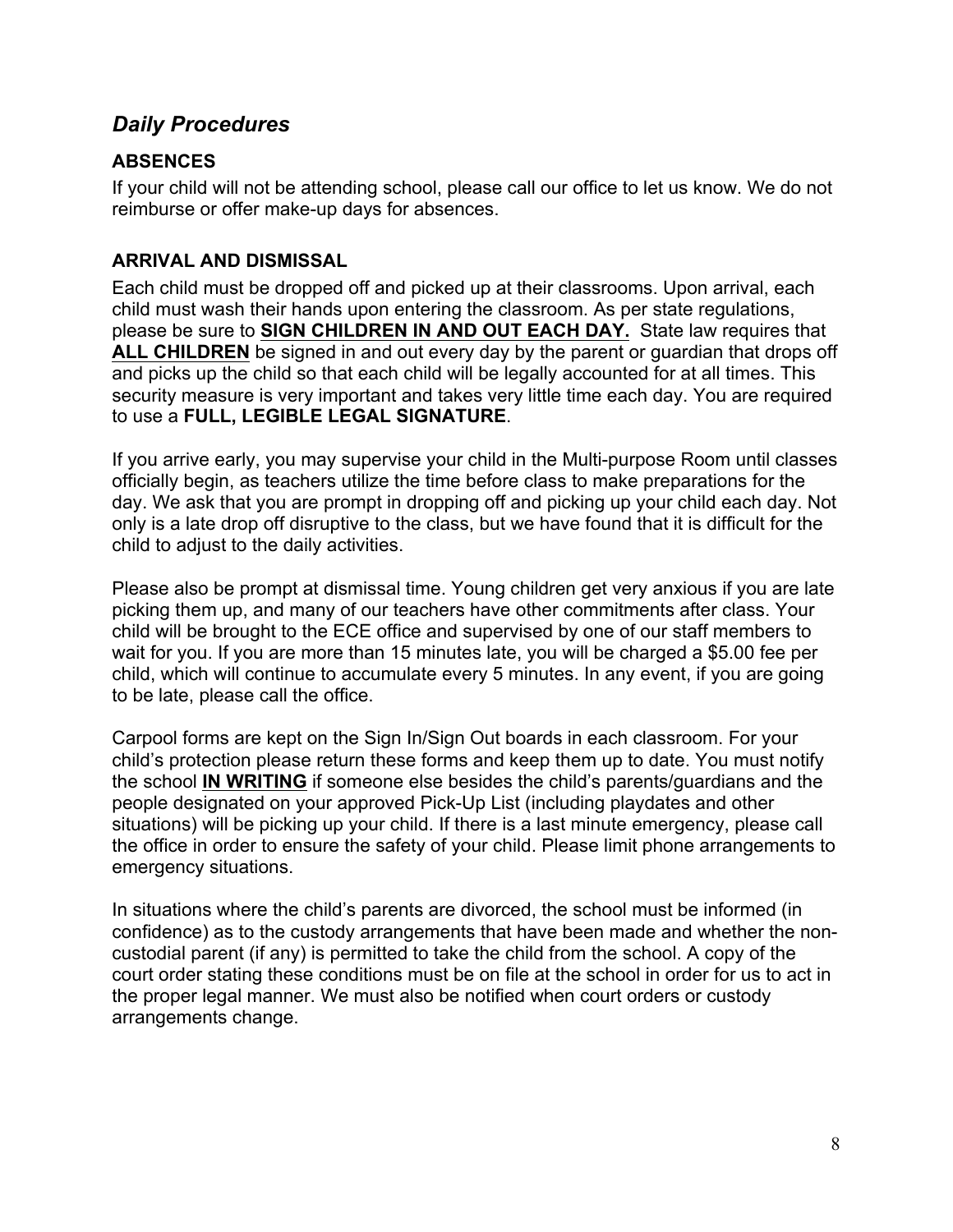### **CLOTHING**

Send your child to school in comfortable play clothes every day. Children are bound to get messy when they are engaged in developmentally appropriate play. In order to foster a sense of independence during bathroom time we ask that you dress your child in shorts, dresses/skirts, or pants that are easy to pull up and down. Overalls and belts are fashionable but are very difficult for young children to manipulate by themselves. Shirts and jackets with strings around the collar and hood are a potential choking hazard.

Sneakers or rubber sole shoes are a must for climbing on the playground apparatus. Open toe sandals, clogs, and backless shoes contribute to accidents. We have also found that *Crocs* are not safe for children when climbing on the outdoor play structure.

We play outdoors whenever possible, except in inclement weather. Therefore, please dress your child accordingly.

Also, please send in a seasonal set of extra clothes for your child to be kept in school, and be sure to replace them if they are used and as the season changes. **PLEASE LABEL ALL CLOTHING!!!** This includes socks, and underwear.

### **LUNCH**

Your child's class includes a lunch time. When you pack a lunch from home for your child, please make sure that it is clearly labeled and also be sure to include an ice pack. We are an "Allergy Friendly" school and do not permit peanuts, tree nuts or food processed on machinery contaminated by nuts to be served for lunches or snacks.

### **KOSHER POLICY**

Our facility follows a "kosher-style" philosophy during all meal times. Snacks or lunches should never contain food from both the meat and dairy categories. Also, shellfish or pork products are prohibited.

## **SHABBAT**

### *Shabbat Celebration at School*

A joyous Shabbat celebration occurs every Friday morning at 12:20. A member of our clergy leads the children in Shabbat blessings, as well as in song and dance. The children also learn about an upcoming holiday or tradition or about an interesting facet of Judaism or its traditions. Each class takes turns leading the blessings. You will be advised via e-mail when your child's class will be the Shabbat helpers. Parents are always welcome at Shabbat. Please arrive by 12:15. You may sit in the adult chairs which are provided or join your child's class as they sit on the carpet.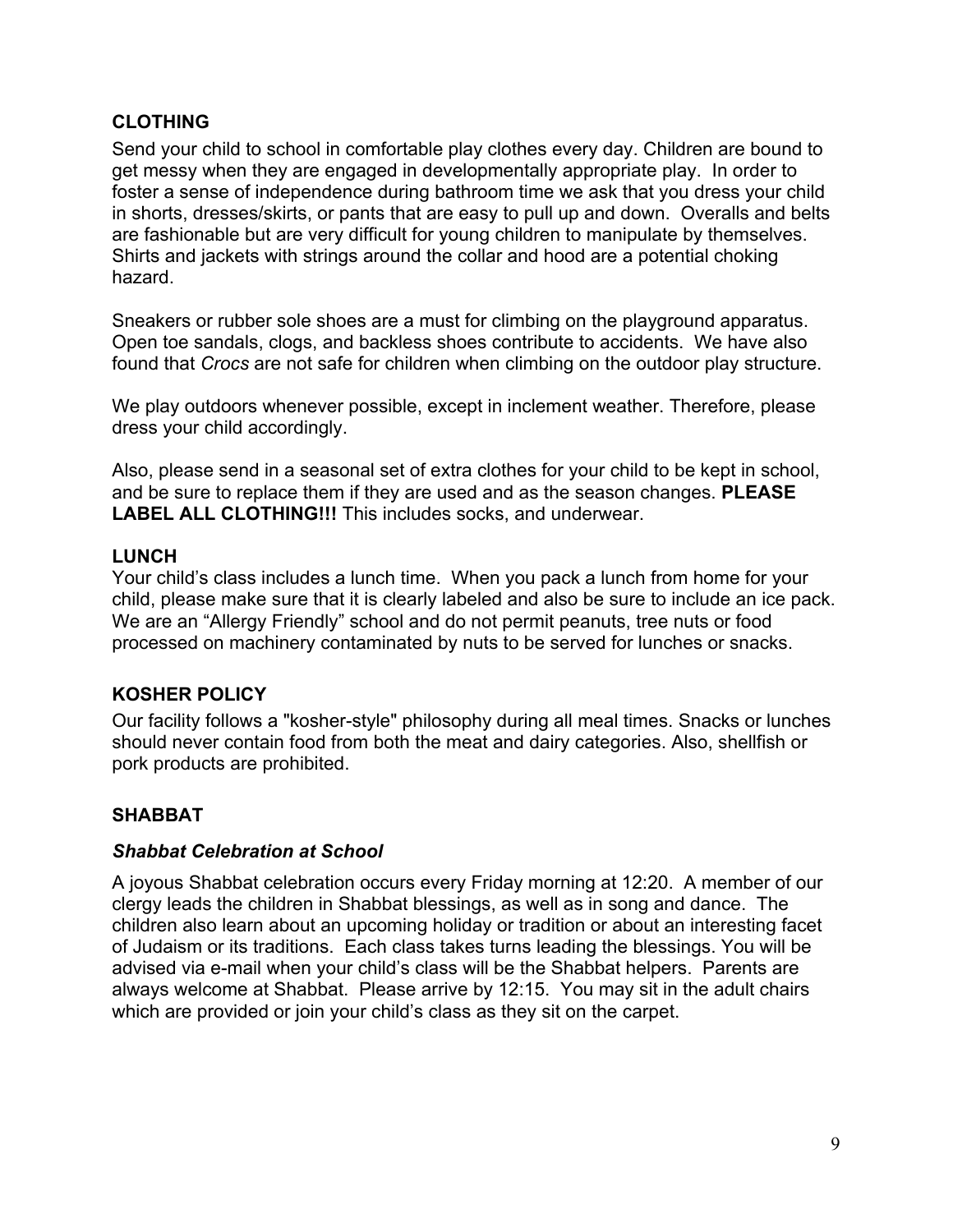### *Tot Shabbat*

Approximately once a month (see the School Calendar), we host a very special Tot Shabbat on Saturday morning which is geared toward families with children age six and under. The service is open to the entire community and is led by a member of our clergy or a staff member. The service begins at 9:30am. After the service, the children and families will enjoy a snack and juice.

### **TOYS FROM HOME**

We request that your child leave his/her toys and special treasures at home, except for special show and tell or sharing days. Personal toys often get lost or broken, causing the child to become very upset. Also, keeping track of these items is a difficult responsibility for the staff.

### **TZEDAKAH**

According to Jewish tradition, it is a mitzvah ("commandment", but typically referring to acts of kindness or good deeds) to contribute to tzedakah ("charity"). Sharing with others who are less fortunate is a valuable learning experience for children. All of the classrooms have tzedakah boxes. In previous years, the coins that the children brought to class on Fridays were donated to various local, national, and international causes.

In addition to the contribution of money, the families in our school are often given the opportunity to give of their time and efforts to help others less fortunate. For instance, in previous years, families have been asked to donate food, games, books, and craft supplies to homeless shelters. We are always looking for appropriate projects, so please feel free to bring new ideas to the Director or the Early Childhood Education Program.

## *Special Events*

### **BIRTHDAYS**

We welcome birthday celebrations at school. However, we ask that the celebration be kept modest. Please discuss your child's birthday with his/her teacher before the day arrives, and we will make arrangements to celebrate during snack time. The children will bake cupcakes as a class cooking project. Please refrain from sending in "goody bags" or prizes.

In order to alleviate hurt feelings, if you are having a birthday party outside of school, please **DO NOT** distribute the invitations in school, unless you are inviting **ALL** of the children in the class. Otherwise, please use the addresses found on the class list to mail invitations. In honor of your child's birthday, you may wish to donate a special book or toy to his/her class. Please speak to the teacher to determine what is most beneficial to the class.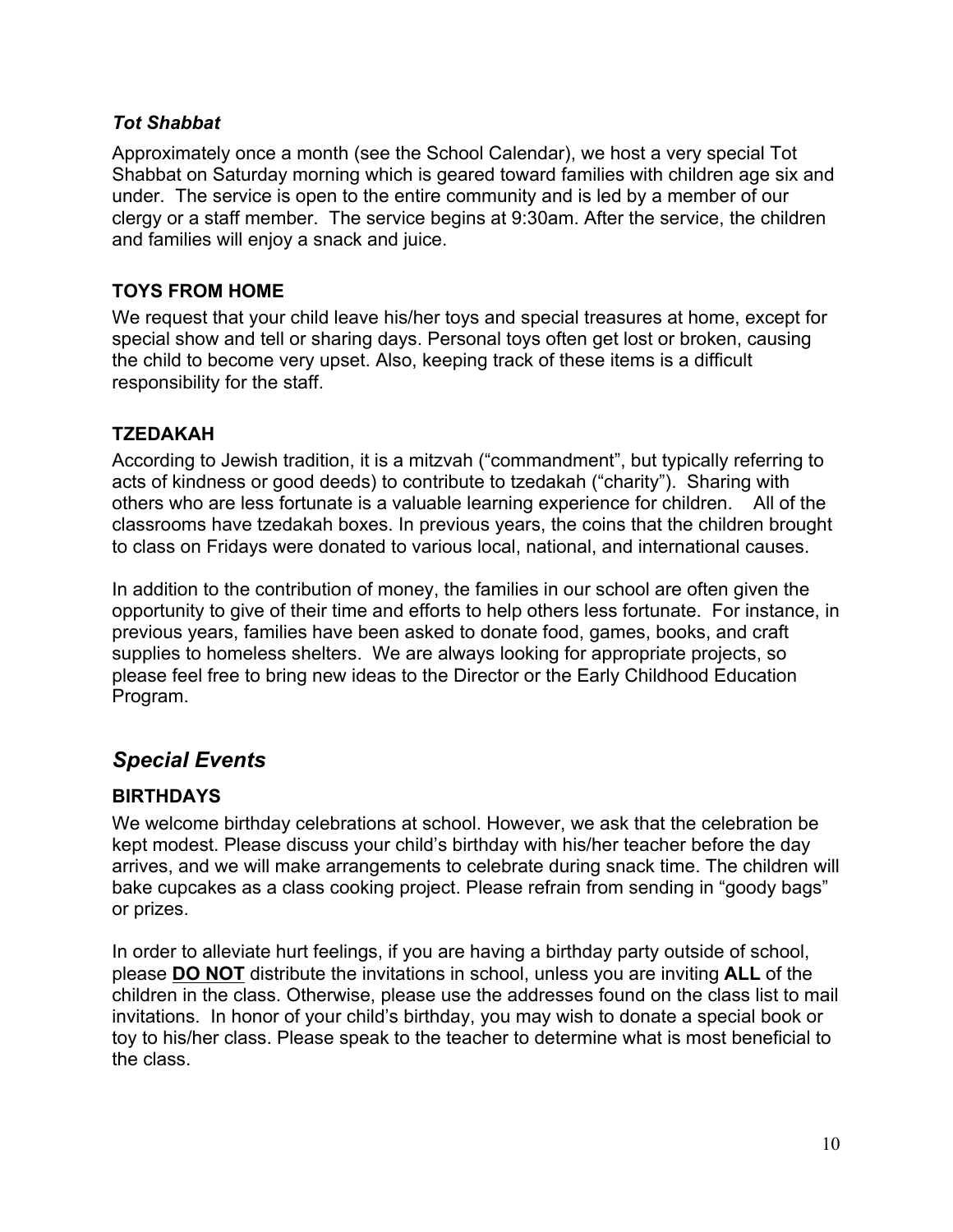### **HOLIDAY CELEBRATIONS**

We consider holidays  $\sim$  both American and Judaic  $\sim$  as special occasions to celebrate. Class celebrations and special events are held for many of the Jewish holidays, as well as some American holidays. The Union for Reform Judaism (URJ), of which our synagogue is a member, does not recognize Halloween or Valentine's Day, even though they are considered American traditions. Thus, we do not celebrate these traditions. Please do not send your child to school in Halloween attire, and please do not distribute Valentine's Day cards in school.

We invite families to celebrate with us during school time for the holidays of Chanukah and Purim. We honor our fathers and grandfathers at "PJs and Pops" and our mothers and grandmothers at "MAGGIE Day". Please look on the school calendar for the dates of these celebrations.

## **SPECIAL GUESTS**

Several times during the year, we invite special guests from the community to share their talents or information with the children. These guests may include musical performers, traveling animal exhibits, or community helpers. These special guest visits are not only enriching, entertaining, and informative for the children, but they enable us to expose the children to some of our community resources.

## *General Program Information*

## **CLERGY SUPPORT**

Rabbi Gersh Zylberman, our senior rabbi, is the member of the clergy that supervises the Early Childhood Education Program. He is assisted by Rabbi Rayna Gevurtz and Cantor Jonathan Grant. In addition to the Early Childhood Education Director, Rabbi Zylberman is also available at any time to speak with you regarding any questions or concerns that you may have.

### **CONFERENCES/FAMILY COMMUNICATION**

### *Family/Teacher Communication*

Communication between you and your child's teacher is crucial to the success of our program. To this end, our teachers and administration use a variety of opportunities to communicate with families. Before school begins, we ask families to provide information regarding their family structure, their child's habits and preferences, and, if families wish to share, information about their family's socioeconomic, linguistic, racial, religious, and cultural backgrounds. We also ask about children's interests, approaches to learning, and developmental needs. Additionally, please feel free to discuss any of these issues with your child's teacher or the Director. This information enables our staff to become acquainted with and learn from the families and children in our program, helping us with classroom planning. It is the hope of our staff that families will feel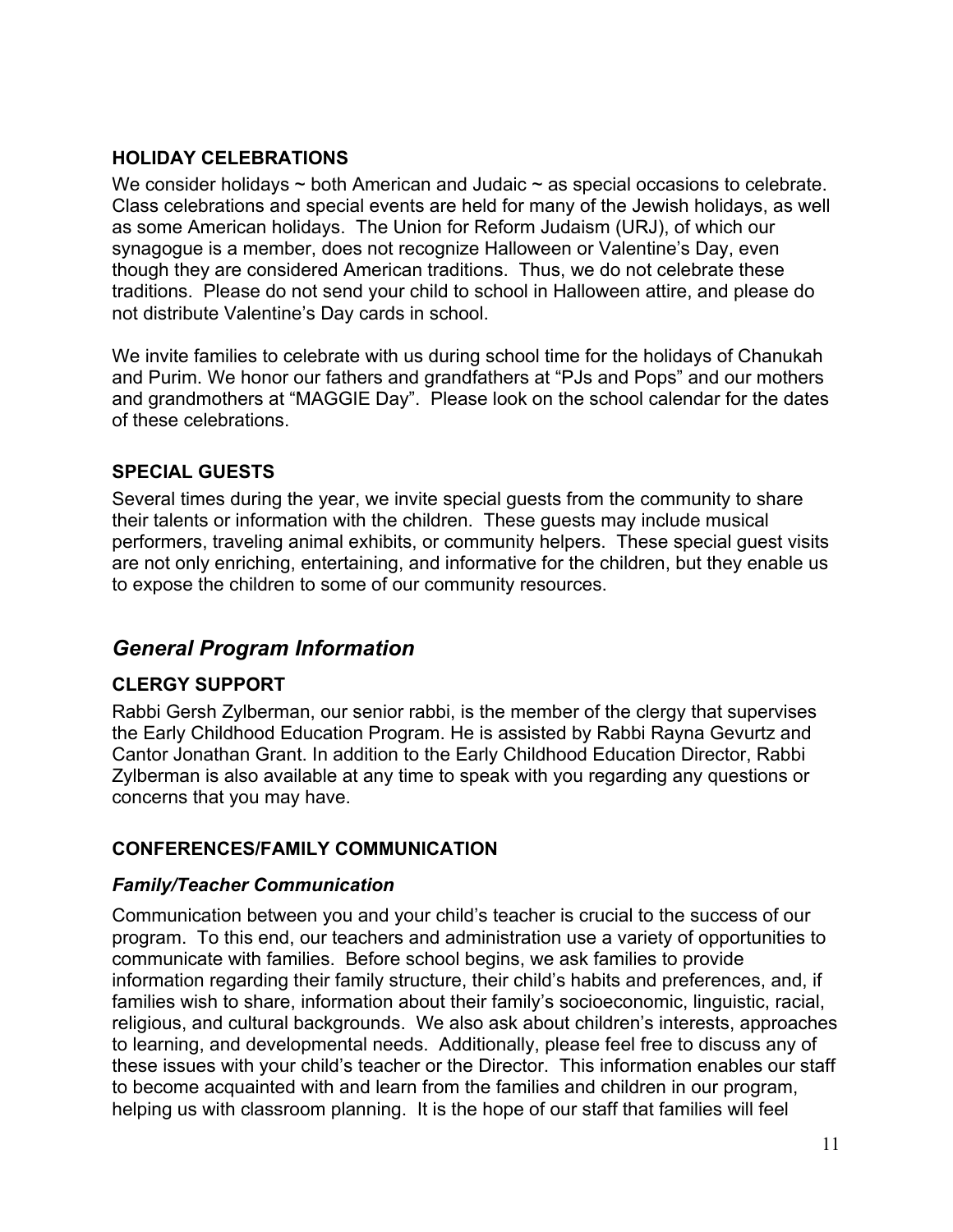comfortable talking to us during the course of the year and will take many opportunities to help us get to know their children and their goals for them. In turn, our teachers will share any information and will answer any questions you may have.

You are always welcome to talk to teachers briefly either before or after class. If more time is needed and your child's teacher is unavailable following pick up, please ask the teacher to schedule a meeting time with you. You may feel free to ask the teacher to give you a call at home, or you may leave a message in the office for the teacher to call you at a mutually convenient time.

It is also important that staff and parents communicate with each other on an ongoing basis. Please let us know about any changes in the child's home (such as a new baby or a parent's unexpected business trip) or other issues that may affect your child in class. Lead Teachers will communicate with parents on an as-needed basis, regardless of conference scheduling.

We encourage you to raise concerns with the Lead Teacher or with the Director. We will work collaboratively to find mutually satisfying solutions. If you are having difficulty communicating with your child's teacher or are having trouble finding a mutually satisfying solution with the teacher, please speak to the Director. The Director will work with you and with the teacher to find a solution that will be satisfactory to you and will work for the teacher and the class. If after talking to the Director, the family is not satisfied with the result, the Trustee for Early Childhood Education is available to further discuss and address the family's concerns.

#### *Class Newsletters*

Each week, teachers will email a newsletter to all of the families in the class. This newsletter will provide information about any themes that the class is working on, a sneak peek at the upcoming week, highlights of the previous week, and reminders of any special classroom events. The teacher may also take the opportunity to give you ideas about how to reinforce or expand at home something the children have been working on in school.

#### *Director Communication*

The Director or the Administrative Assistant will regularly send an email to all families with reminders for school events and committee meetings, as well as any important Temple happenings. The Director will highlight upcoming community events in which families might be interested, as well as early childhood and Judaic resources from which families can benefit. Additionally, the Director will always be available for questions or concerns that may arise during the school year.

### *Parent/Teacher Conferences*

Formal parent/teacher conferences are offered twice during the school year. This is an opportunity to review your child's growth and development, to share any noteworthy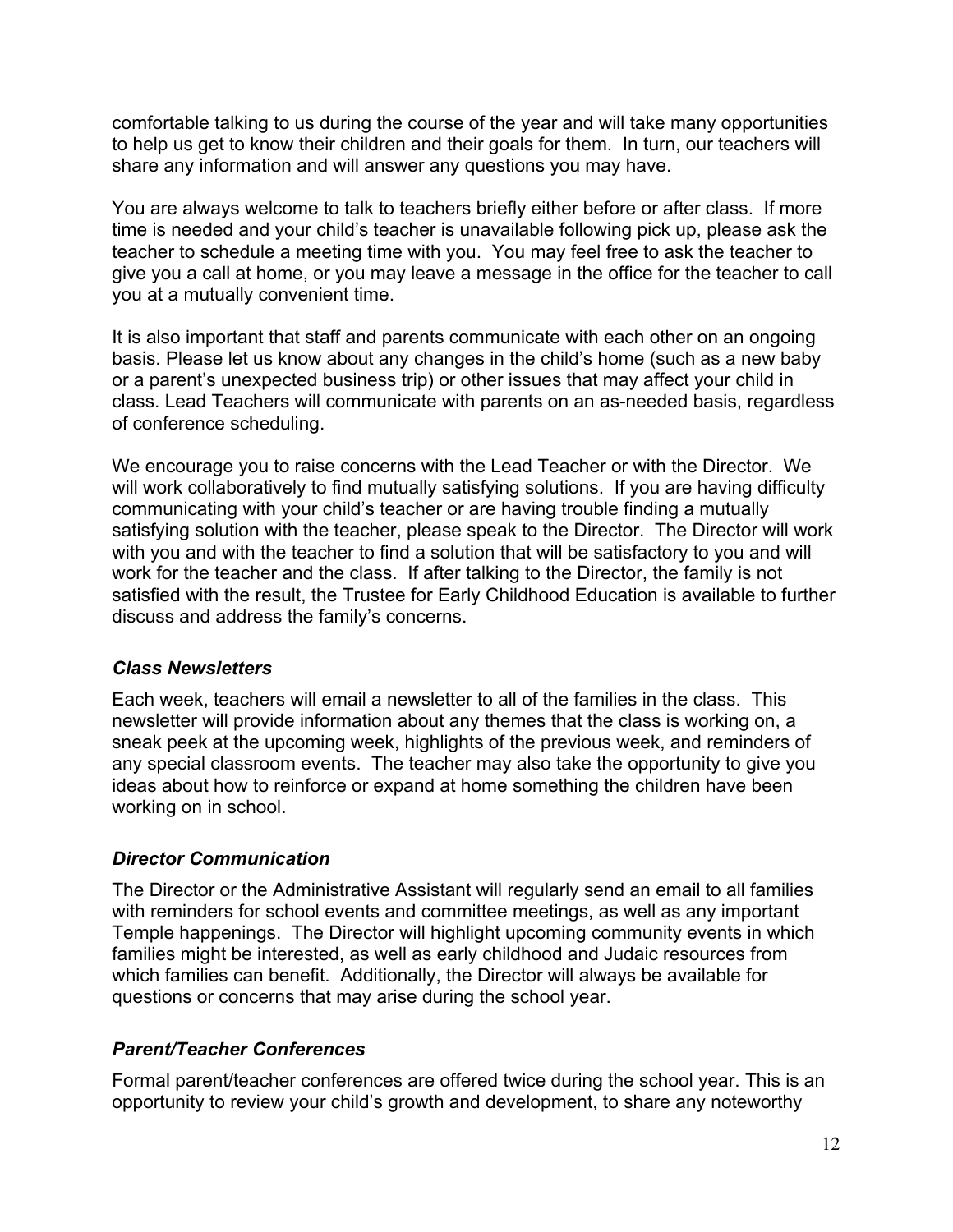behaviors that are occurring at home or in school, and to discuss any concerns that may exist.

Our staff will use various recording tools to monitor your child's natural development. The information gathered using the following tools will be shared with you during conference meetings or other appropriate times:

- ♦ Anecdotal Records: logging your child's behavior, interests and any information given to us by parents regarding changes in the child's home life or environment.
- ♦ Student Progress Reports: using the developmental goals that are part of our curriculum to assess how your child is progressing in each of those areas.

At any time, if you have concerns or if you have witnessed your child reaching a milestone or developmental goal, please communicate this with the teacher.

Following each of the two conferences, you will receive a copy of your child's progress report, which will include the formal assessment as well as the teacher's open-ended comments.

If you have any questions or concerns, you may request a conference with your child's teacher at any time during the school year. You may also request a conference with the Director at any time.

## *Our Effort to Use Less Paper*

In an effort to save paper and be more environmentally conscious, we try to distribute many of our written communications (e.g., flyers, newsletters, calendars) via email. Please be sure that our office has your current email address. We will, of course, provide paper copies for families without internet access, but we hope that the majority of our families will accept communications electronically.

## **CONFIDENTIALITY**

At Temple Bat Yahm's Early Childhood Education Program, we strive to protect everyone's right of privacy. Child records are kept in a secure cabinet in the office, with the Director, Administrative Assistant, and the child's teachers having access on a "need to know" basis.

Confidential and sensitive information about faculty, other families and/or children will not be shared with families. Staff members are strictly prohibited from discussing anything about another child with you. Within our program, confidential and sensitive information will only be shared with staff members who have a "need to know" in order to most appropriately and safely care for your child. Confidential information includes, but is not limited to: special needs and disability information, disciplinary information, and health-related information of anyone associated with our program. For instance, if a child harms another child, the identity of the involved children will be kept confidential during discussions with the families of the children.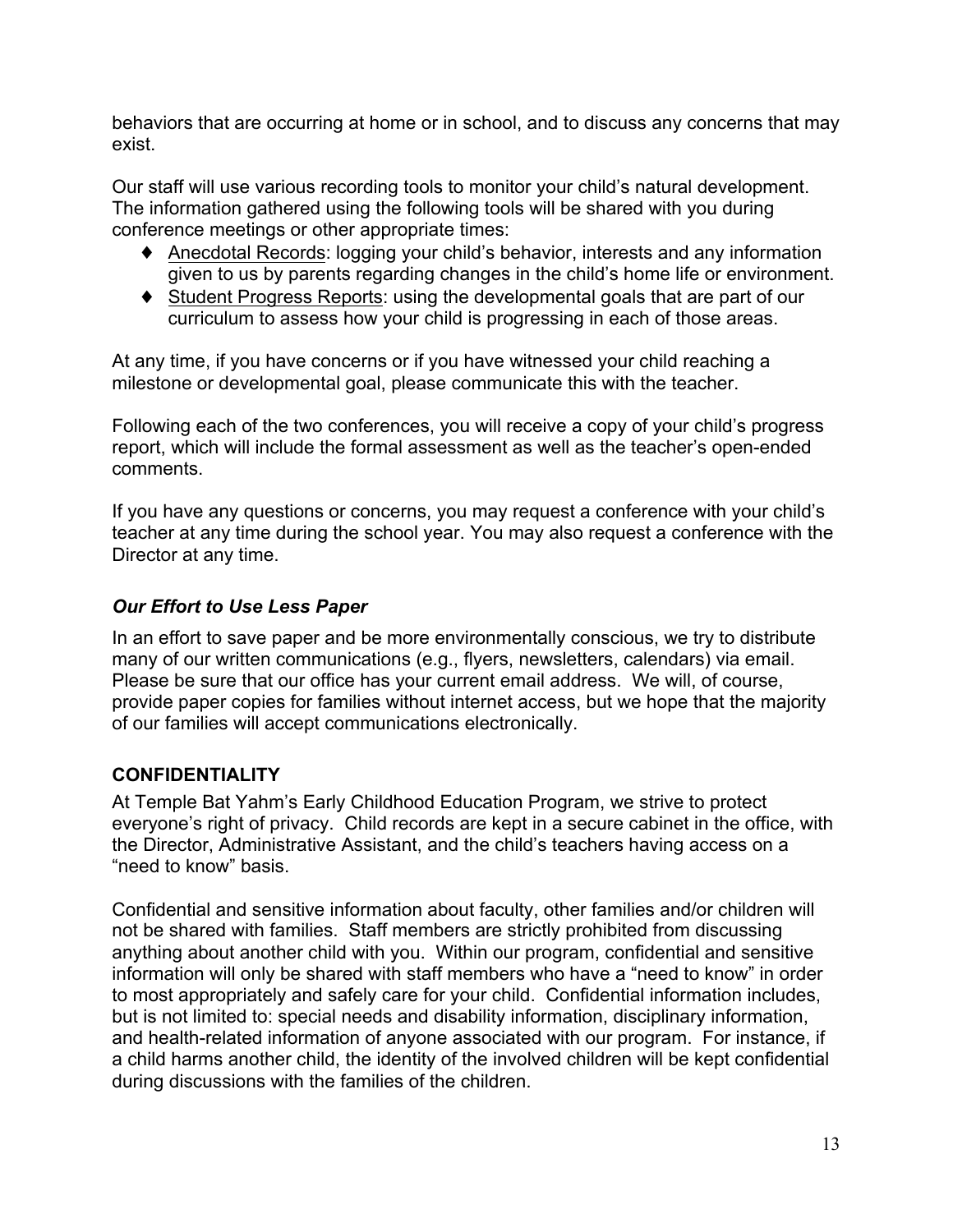Outside of our program, confidential and sensitive information about a child will only be shared with relevant professionals when the parent/guardian of the child has given express written consent, except where otherwise provided for by law.

Parents/guardians will be provided with a document detailing the information that is to be shared outside of our program, persons with whom the information will be shared, and the reason(s) for sharing the information.

### **DISCIPLINE POLICY**

Children of all ages need to explore their environment and test their curiosities. Exploration is imperative to the learning process and is encouraged within our program in a safe environment under the guidance of our teachers. As a child explores, s/he experiences many trials and errors before a concept is understood or learned. Our school's discipline policy flows from this understanding. Just as children are not expected to learn a color the first time it is experienced, they too are not expected to learn appropriate behavior without constant modeling, positive reinforcement, and practice. Our goal is to work cooperatively with children and families to help children develop self-control. We hope to help children of all ages become increasingly independent. We want children to feel good about themselves and to learn about their needs along with those of other people. We want children to learn to control themselves, to see the possible consequences of their actions, and accept alternate behaviors. We believe that consistency in all areas of a young child's day is important at home and at school. You are welcome to discuss disciplinary issues with your child's teacher or the Director at any time.

We use a combination of the following steps to insure positive discipline:

- 1. We change the environment to eliminate potential difficulties.
- 2. We redirect the child to another activity before the behavior becomes an interruption - positive and constructive direction.
- 3. We refer to do's instead of don'ts.
- 4. We recognize that occasional inappropriate behavior is best ignored.
- 5. We encourage the child to think of alternative solutions and the possible effects of choosing those alternatives when challenging situations arise.
- 6. We try to determine why a particular situation has occurred and what can be done to avoid it next time.
- 7. We use time away from the group to help an individual child calm down.
- 8. We recognize and acknowledge positive behavior.
- 9. We involve the child in the decision-making process when possible.
- 10.We contact the parent/guardian about the child's behavior to gain insight as well as to work together to resolve the issue. If a child harms another child, the identity of the involved children will be kept confidential during discussions with the families of the children.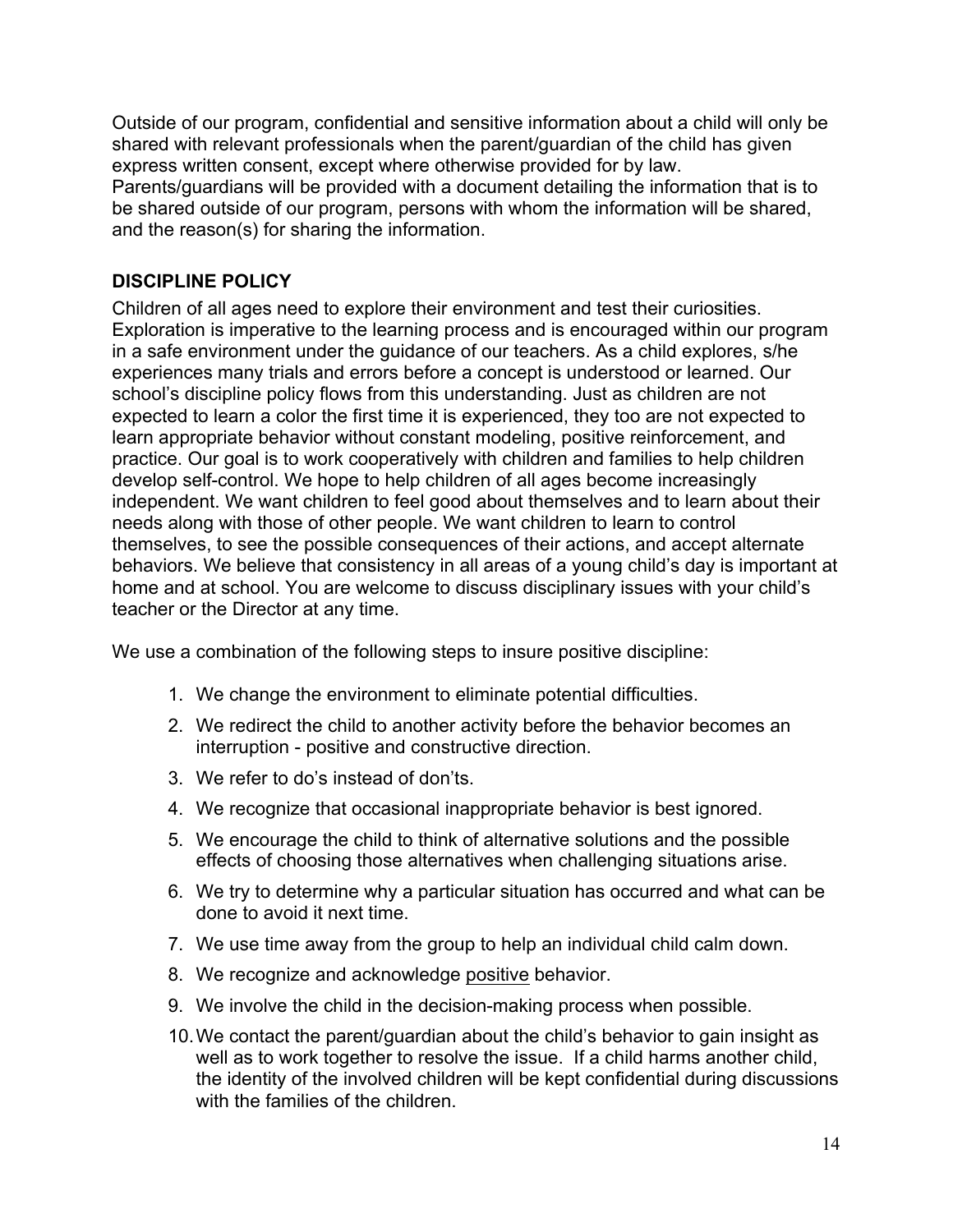- 11.If a serious situation occurs, the child may be asked to leave school for the remainder of the day.
- 12.Under no circumstances shall discipline of a child at our program involve: hitting, corporal punishment, abusive language, ridicule, harsh, humiliating or frightening treatment, unsupervised isolation, withholding of emotional responses or stimulation, enforced silence for long periods, association of a negative behavior with rest, toileting or food, or any form of child abuse, neglect, or exploitation.

We strive to keep an open communication with the parent(s) or guardian(s) concerning all facets of their child's development. If there is an ongoing problem with a child, the Teacher and/or Director will meet with the parent/guardian to discuss the problem. Together, we will establish an action plan to help alleviate the negative behavior. If there are repeated serious episodes of inappropriate behavior, the family may have the option to pay for a responsible party to "shadow" the child during his/her attendance. The Temple may be able to subsidize the cost of the shadow. This person must be mutually acceptable to the family and the Director. Alternatively, a child may be asked to leave our program if it is determined that we are unable to provide an appropriate environment for the child or other children in the class are in danger of being harmed. Our program may also bring in a consulting psychologist or other professional(s) to observe a child or children in their class and make appropriate recommendations to our staff regarding classroom management techniques and acceptable age-appropriate behavior. If appropriate, we will work with the family and relevant professionals to develop an individualized plan to address the behavior. This information is confidential between the professional and our staff.

If a parent/caregiver is on our premises and acts in a threatening manner to a staff member, parent, or a child, that person (and perhaps their child, depending on the circumstance) will be removed from our program immediately and unable to return.

### **FAMILY VISITATION/OPEN DOOR POLICY**

Our school maintains an open door policy. Parents/guardians are encouraged to visit and observe our program at any time during our regular operating hours. Arrangements may be made with the Director, or Lead Teacher in order to be sure that the visitation will not disrupt class dynamics or the class schedule. Family members are also invited into the classroom at any time to share a special skill, talent or information that you may have. Please arrange a mutually convenient time with your child's teacher.

### **LOST AND FOUND**

We ask that all clothing, lunch boxes, blankets, etc. be labeled for easier identification. All items misplaced around school are put in the Lost and Found box located in the multi-purpose room. You are welcome to check this box at any time.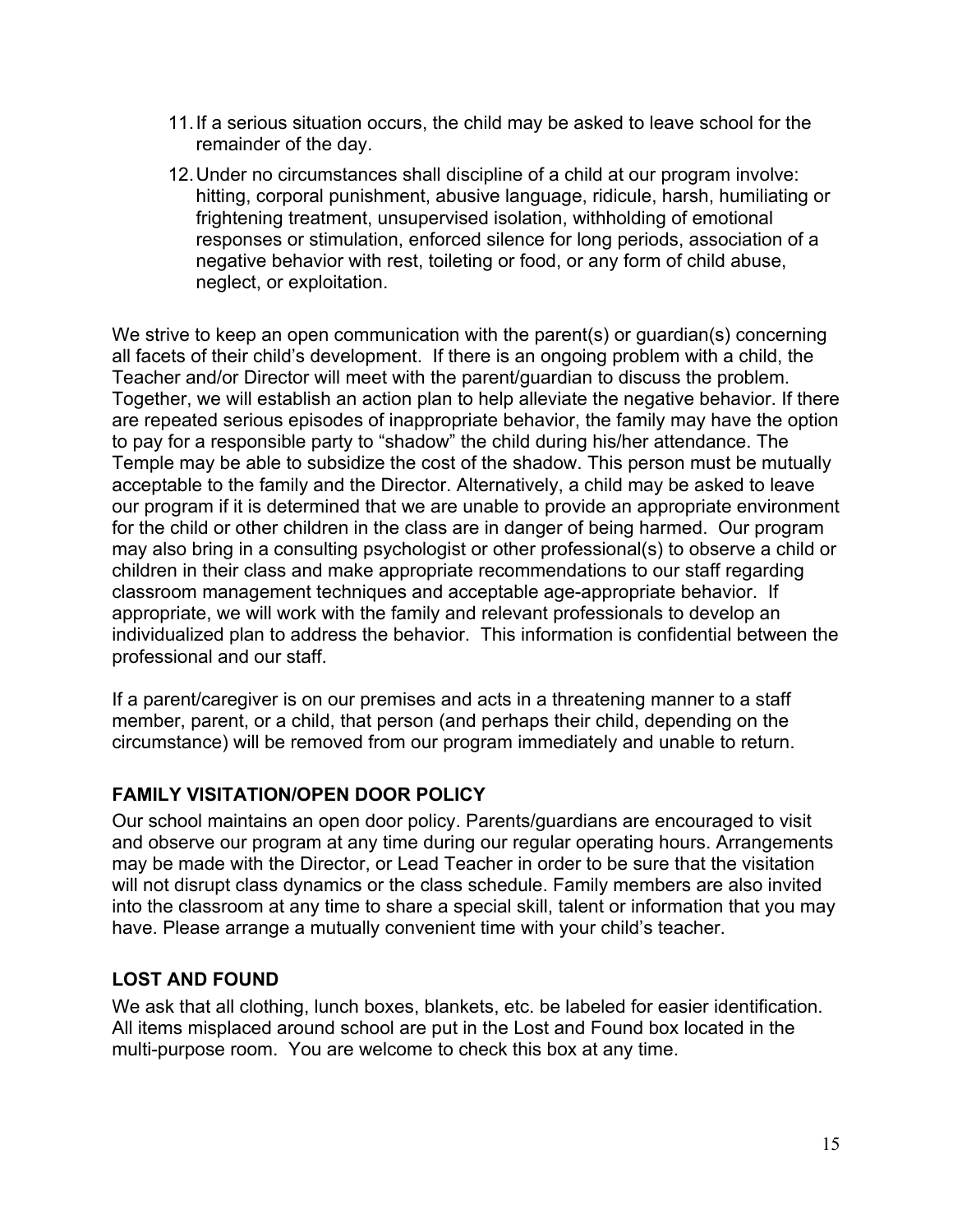### **PARKING/ENTRY**

The reserved parking spaces are set aside for senior staff members, and handicapped spaces are provided for individuals with handicapped parking permits. These spaces are reserved at **ALL** times and should **NEVER** be used by families, even during dropoff or pick-up. Curbside parking is also prohibited and dangerous.

Please enter the building through the Hub, **not the front doors of the temple**. The front entry is for those individuals meeting with clergy or the executive director. The Director "Meets and Greets" each family every morning in the hub and conducts the required visual health screening. This is an important beginning for each child's day in preschool.

## **PHOTOS**

Our teachers often take photos of the children during special events and when doing special projects for use in classroom activities and books as well as to share with families. Photos may also be used in local newspapers and on the temple's web site. A photo release form is part of your child's registration packet.

### **REFERRALS**

We believe that families should be the primary decision makers about services that their children need, and we encourage families to advocate for their children to obtain needed services. Should you need help finding a medical specialist or other professional, the Director will provide you with a list of various local professionals that she believes would be beneficial. Please ask the Director, and she would be happy to help you find an appropriate professional. We will provide any necessary support as families negotiate health, mental health, assessment, and educational services for their children.

## **SPECIAL NEEDS/FULL INCLUSION PRESCHOOL PROJECT**

We will do our best to accommodate children with special needs-physical, behavioral, cognitive, etc. Close communication with you is essential in order for us to provide quality care. If your child has already been evaluated, please provide us with the appropriate paperwork, and we will work with you to continue the already implemented IEP or other individualized plan. If we feel that your child should be further evaluated, we will speak with you.

We do not discriminate against children with special needs. If we are not able to meet the child's needs, we will work with you to find more appropriate care.

Children with issues or challenges in the classroom are observed first by the Lead Teacher. The Director will also observe. We will document our observations and areas of concern. If necessary, we allow the parents to bring in a consulting psychologist or other professional(s) for developmental screening or diagnostic assessment. Our teachers and the Director will work with these professionals at the family's request. It is our hope that we will work together to provide appropriate intervention skills to help the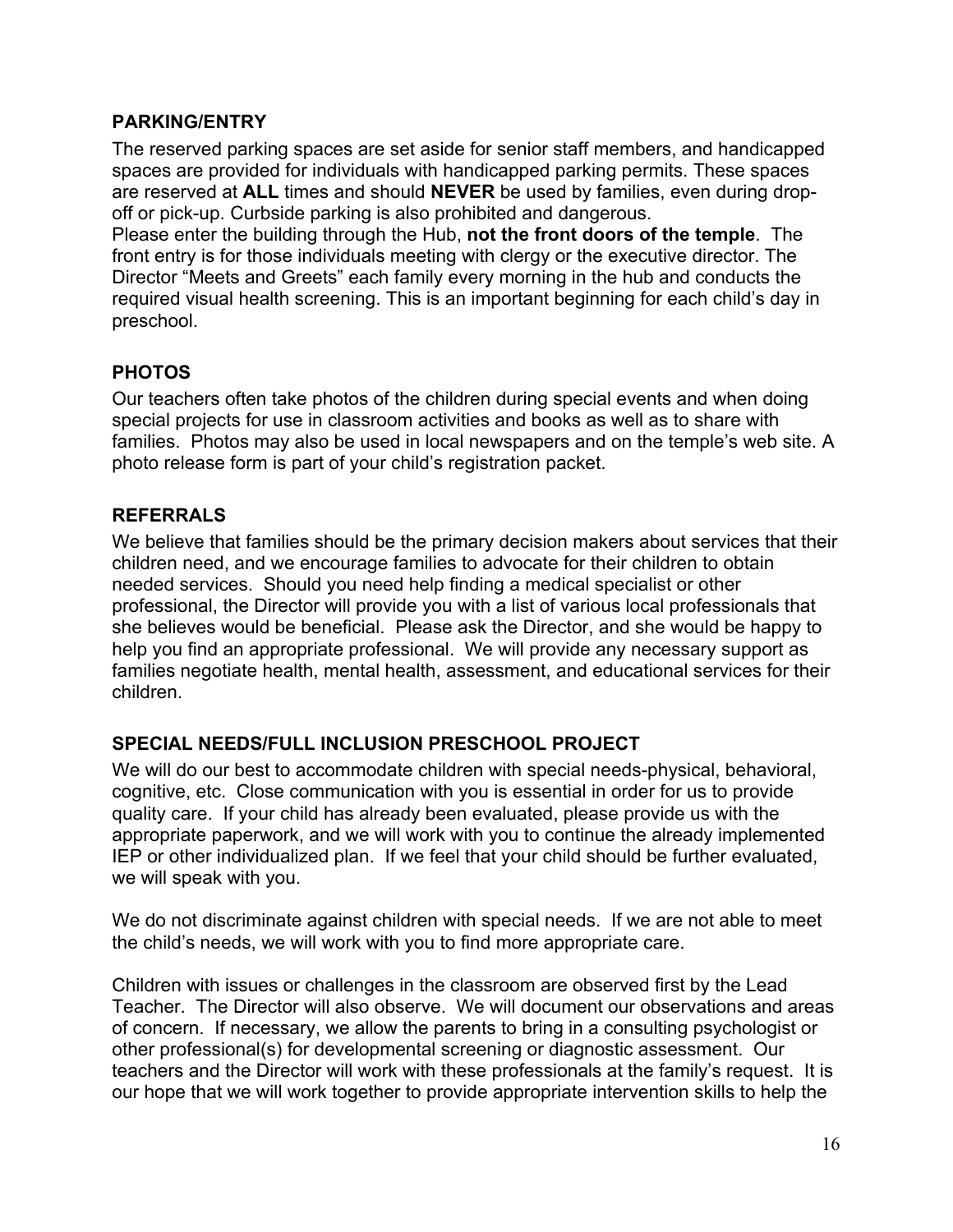child be successful in an early childhood educational setting and to enhance future academics. To this end, we will work with the family and relevant professionals to develop an individualized plan. We encourage families to be advocates for their children's needs. If the family would like us to be involved, we will help the family with next steps, including further assessment and professional help, by providing referrals, assistance along the way, and any necessary paperwork. A written "Permission to Release and Obtain Information " form must be in the child's file in order for us to discuss the child with other professionals.

### **SUPPLEMENTARY SERVICES**

Please inform your child's teacher and the Director if your child is currently receiving any supplementary services, such as occupational therapy, physical therapy, or speech therapy. In this way, we can work collaboratively to support your child in reaching the desired goals. We will work with your child's therapist to the extent that your family desires. For example, the teachers will implement recommendations made by the therapist in the classroom setting. The teachers and the Director will also remain in close communication with the therapist as necessary. All communications between school and therapist require written consent of the family.

#### **TRANSITIONING INTO SCHOOL**

The first week of school can be very difficult for both children and parents! Separation anxiety is a normal phase of development beginning with mobility at around six months and intensifying from 12 to 18 months. It is during this phase that children may experience intense emotions when separated from loved ones. Separation problems are often rooted in a fear of the unknown. Some helpful tips:

\*Explain to your child that they are going to go to school in a positive and happy tone of voice.

\*Ease your child into the school environment slowly.

\*Bring a familiar object from home or pictures of family members.

\*Be sure you say goodbye to your child.

Even for children who have been to our school before, returning to school after summer vacation can be intimidating. Children have a new teacher, there are new children in the class, and maybe that special friend is now gone. Before school begins, read a few books together with a starting school theme. Books can help your child get in touch with his/her feelings about going to a new place, making new friends, and separating from you. Reading together also gives your child an opportunity to talk about feelings or to ask questions about what to expect.

On the first day of school, be sure to arrive in plenty of time. When it is time to leave, don't slip out when your child is not looking. Children need to know when you are going and to be able to say goodbye. Say goodbye and give your child a point of reference for when you will return. A comment such as, "I will be back after lunch," is very helpful.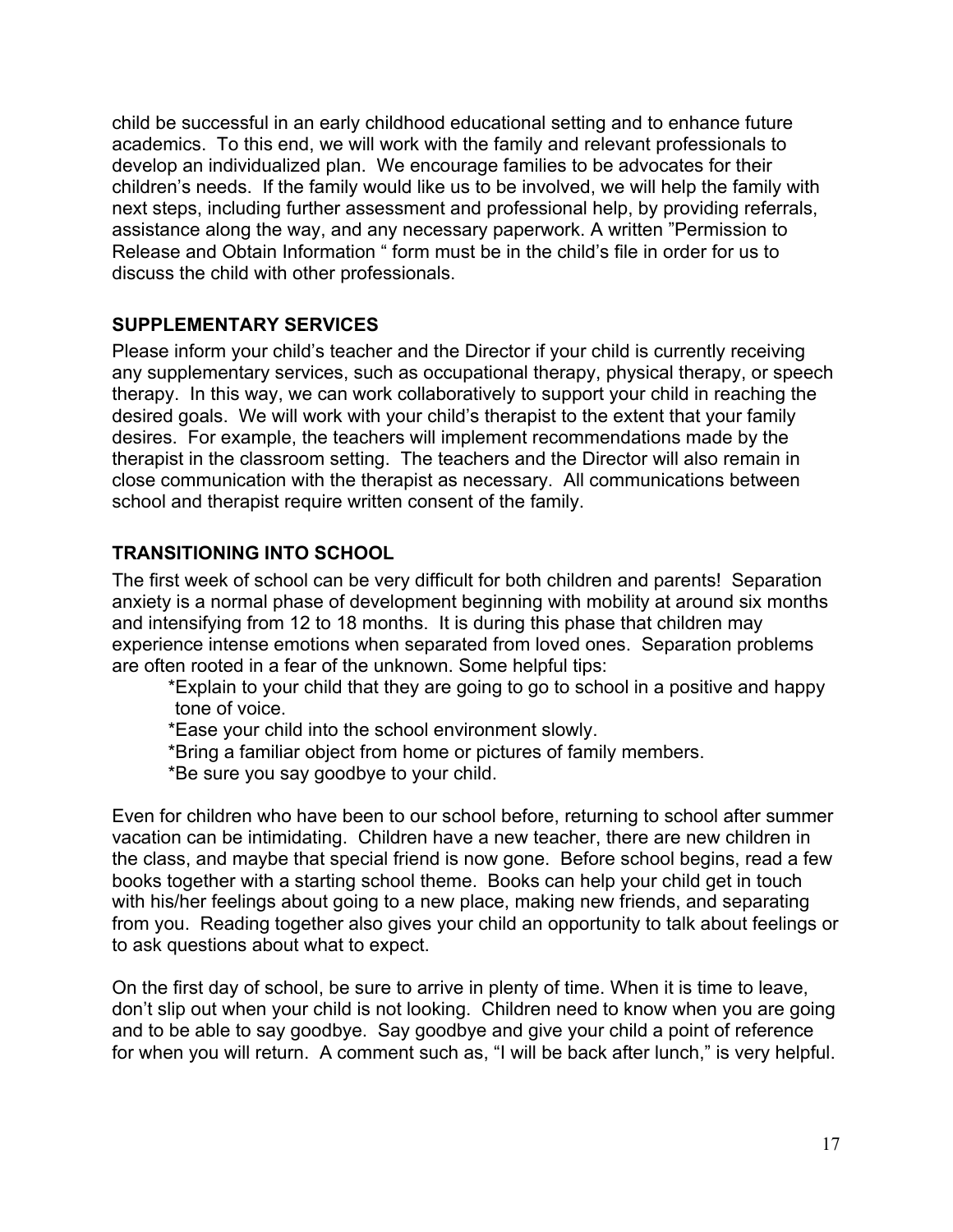When you do leave the classroom, feel free to call the school to check on your child. We will check the classroom to see how everything is going and provide you with an honest report. We will let you know if you should return to school for an earlier pick up time.

## **TRANSITIONING INTO OTHER SCHOOLS OR PROGRAMS**

Our school strives to help families and children as they make the transition from our program into elementary schools or early childhood special needs programs. We help to prepare our Pre-K and T-K children to enter kindergarten by talking to them about what to expect. We also provide general information about local elementary schools' enrollment practices and visiting opportunities. For all children transitioning into other schools, we can provide information and support to assist families in communicating with other programs. With written consent of the family, our staff is also happy to complete any paperwork requested by other programs.

## *Safety and Health Procedures*

## **ADMINISTRATION OF MEDICINE**

Medication will be administered to your child only under the following circumstances:

- ♦ The child's health care provider has provided written authorization detailing the necessary steps to be taken.
- ♦ The parent/guardian has also provided written authorization.
- ♦ Medications are labeled with the child's first and last names, the date that either the prescription was filled or the recommendation was obtained from the child's health care provider, the expiration date of the medication or the period or use of the medication, the manufacturer's instructions or the original prescription label that details the name and strength of the medication, and instructions on how to administer and store it

## **DIAPER POLICY**

Children's diapers are changed standing up or on a changing mat. The mat is then cleaned with a disinfectant. Staff members wear fresh gloves for each child, and diapers and gloves are discarded. We encourage families to dress their children in elastic waist pants and without belts. We understand that children potty train at different ages and rates. We will work with families to meet each child's individual need. We will encourage the use of the toilet, but children are not pressured. Please help your child become independent in this area.

### **EMERGENCY INFORMATION**

Please be sure that all of your emergency contacts, business addresses, phone numbers, email addresses, and approved pick-up list are kept up-to-date. Emergency contacts must be located within a half-hour radius of the school.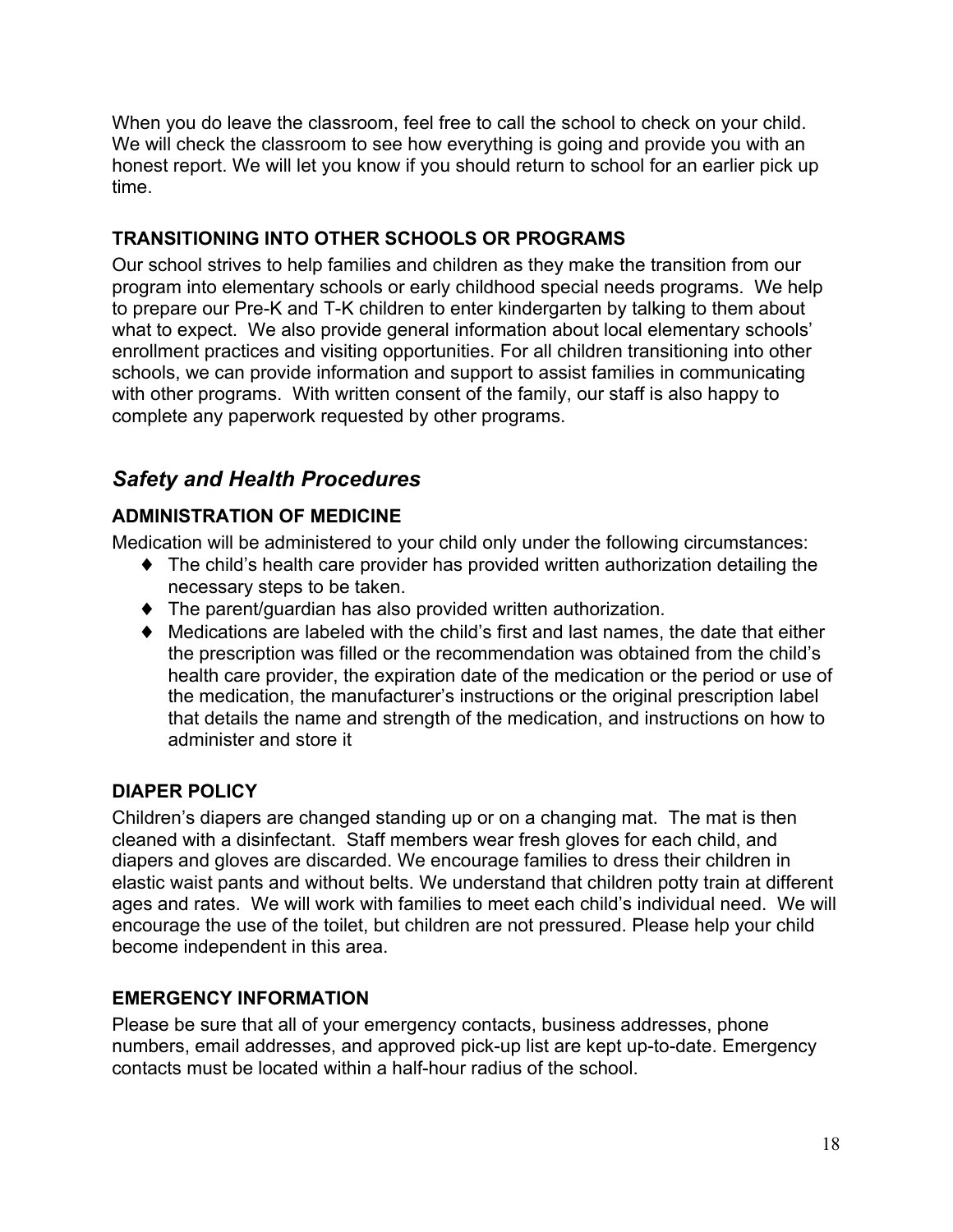### **FIRST AID**

We do the very best that we can to keep our children as safe as possible; however, sometimes during play, accidents will occur. If a child receives a minor injury (bump, scraped knee), the Head Teacher will communicate this information with whomever is picking your child up that day, or you will receive an "Ouch Report" in your child's mailbox or backpack. If appropriate, our staff will wash the area with soap and water and if needed, apply a band aid. If any serious injuries or illnesses occur, you will be notified immediately. If a child is injured due to an accident, an accident report must be filled out and signed by staff member and parent or legal guardian, and a copy will be kept on file.

### **FOOD ALLERGIES**

You must notify the Director, in writing, of any food allergies that your child may have, and we will make every effort to accommodate your child's needs. Additionally, please be sure to speak to all teachers that work with your child so everyone is aware of the allergy. You will work together with the Lead Teacher to plan appropriate alternatives for special cooking projects or other activities involving food that occur as a part of the classroom curriculum. As these are an important and frequent part of the school day, we would like all children to be able to participate as fully as possible. It will be helpful to supply a special snack for him/her to eat at these times or during snack time.

It is the parent's responsibility to supply the school with appropriate medication, labeled with your child's name, and an Emergency Action Plan signed by the child's physician to be used in the event of an allergic reaction. All allergy medications must be given directly to the Director. Do not leave them in your child's lunch box or backpack. We require a written procedure approved by the child's parents and pediatrician detailing the proper steps for our staff to take in the event of an allergic reaction. If the food allergy is very severe, the Director may, in her discretion, request that your child not stay for lunch.

## **HEALTH INFORMATION**

We are required to have an up-to-date health form, including immunizations, on file for each child. Each child must have had a health examination by a licensed physician within one year prior to admission. This shall preferably be received prior to the child starting school, but no later than 1 week after the child begins the program. We reserve the right to suspend the child from school until the form is handed in. At any time, if your child's health status changes, it is your responsibility to notify the ECE office immediately.

According to state law, we will not permit any child who has had the following symptoms or illnesses **WITHIN THE PAST 24 HOURS** to attend school:

a. severe pain or discomfort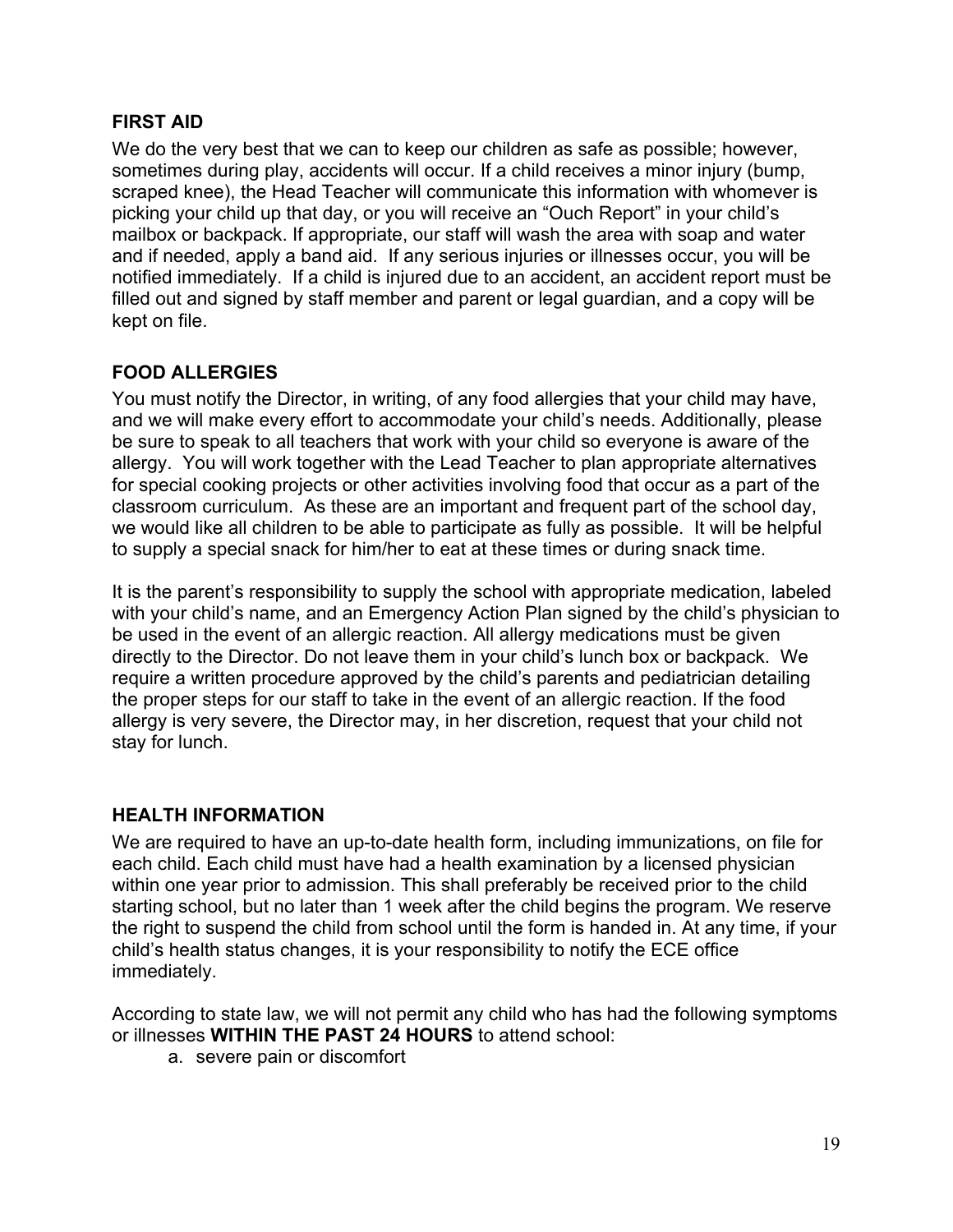- b. acute diarrhea, characterized as twice the child's usual frequency of bowel movements with a change to a looser consistency within a period of 24 hours, or bloody diarrhea
- c. two or more episodes of acute vomiting within a period of 24 hours
- d. elevated oral temperature of 101.5 degrees Fahrenheit or over or axillary temperature of 100.5 degrees Fahrenheit or over in conjunction with behavior changes
- e. lethargy that is more than expected tiredness
- f. yellow eyes or jaundiced skin
- g. red eyes with discharge
- h. infected, untreated skin patches
- i. difficult rapid breathing or severe coughing
- j. skin rashes in conjunction with fever or behavior changes
- k. weeping or bleeding skin lesions that have not been treated by a health care provider
- l. mouth sores with drooling
- m. stiff neck

Additionally, a child must be **FEVER FREE (WITHOUT FEVER-REDUCING MEDICATIONS) FOR 24 HOURS** before returning to school. Once the child is symptom free or a licensed physician has given written indication that the child poses no serious threat, the child may return to school.

If a child becomes ill in school or exhibits any of these symptoms, the child will be brought to the Director's office, and the parent or emergency contact will be called immediately to pick up the child.

In the best interest of your child, staff, and the other children, we recommend that you refrain from sending your child to school if s/he exhibits symptoms of a cold, flu, stomach virus, or any other contagious infection.

The following is a list of communicable diseases that a child or staff member will not be allowed to return to school *without a note from their physician*:

| <b>Respiratory Illnesses</b> | <b>Gastro-Intestinal Illnesses</b> | <b>Contact Illnesses</b> |
|------------------------------|------------------------------------|--------------------------|
| Chicken Pox**                | Campylobacter*                     | Impetigo                 |
| German Measles*              | Escherichia coli*                  | Lice                     |
| Hemophilus Influenza*        | Giardia Lamblia*                   | <b>Scabies</b>           |
| Measles*                     | Hepatitis A*                       | <b>Shingles</b>          |
| Meningoccus*                 | Salmonella*                        |                          |
| Mumps*                       | Shigella*                          |                          |
| <b>Strep Throat</b>          |                                    |                          |
| Tuberculosis*                |                                    |                          |
| Whooping Cough*              |                                    |                          |

\* Reportable diseases that will be reported to the health department by our program.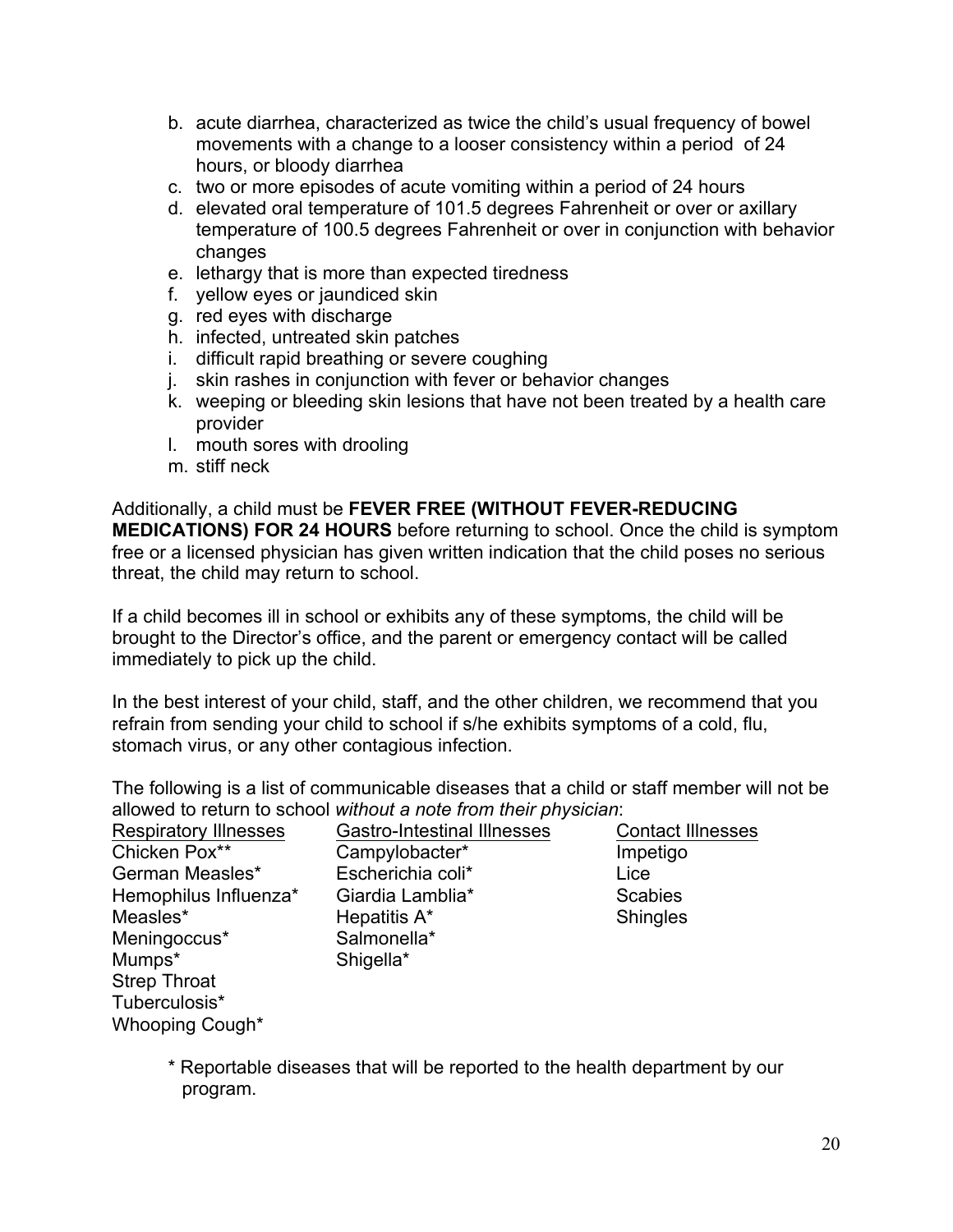**\*\*** Note: If your child has chicken pox, a doctor's note is not required for readmitting the child to school. A note from the parent or guardian is required, stating either that at least six days have elapsed since the onset of the rash or that all sores have dried and crusted.

If your child is exposed to any excludable disease at school, you will be notified in writing.

## **LICE POLICY**

Our program has a "no nit" policy, consistent with The National Pediculosis Association, This public health standard is intended to keep children lice free, nit free, and in school.

Families should be aware of signs that a child may be infested with lice or nits. Signs include scratching the head and/or the appearance of small, oval yellowish-colored eggs attached to the hair, many times located behind the ears or the nape of the neck. If lice is suspected or found, you must inform the office immediately and keep your child home from school.

If lice is suspected or found in any of the children at school, the family will be immediately contacted, and the child must be taken home until the child has been cleared of all nits and lice. Once it has been determined that one child in a class is infested with lice, a note will be sent to the families of all classmates alerting them of the situation and asking them to regularly check their child for a two-week period. In addition, all classmates will be checked by the Director, Assistant Director, or the Head Teacher. All classmates' belongings will be placed in separate plastic bags to be sent home. All items in the classroom that can harbor lice such as hats, dress-up clothes, and stuffed animals, will be placed in a tied plastic garbage bag and stored for one month.

Children who have been infested with lice will be allowed to return to school only after the head is inspected by the Director.

### **NUTRITION**

Our program is dedicated to the development of the whole child, which includes proper nutrition. Positive habits learned in early childhood lead to a healthier, more productive life. Our school embraces these philosophies as represented in the snacks that are provided daily. They are generally low in sugar and also contain a limited amount (if any) of hydrogenated oils or transfatty acids. We also encourage healthy eating habits and appropriate table manners in a group atmosphere. Children are encouraged to participate in serving and feeding themselves, while supervised by staff. Significant portions of an unfinished lunch will be sent home. We recommend that you refrain from sending in cookies, candy, donuts, potato chips, or other foods with little or no nutritional value for your child.

#### **SUNSCREEN**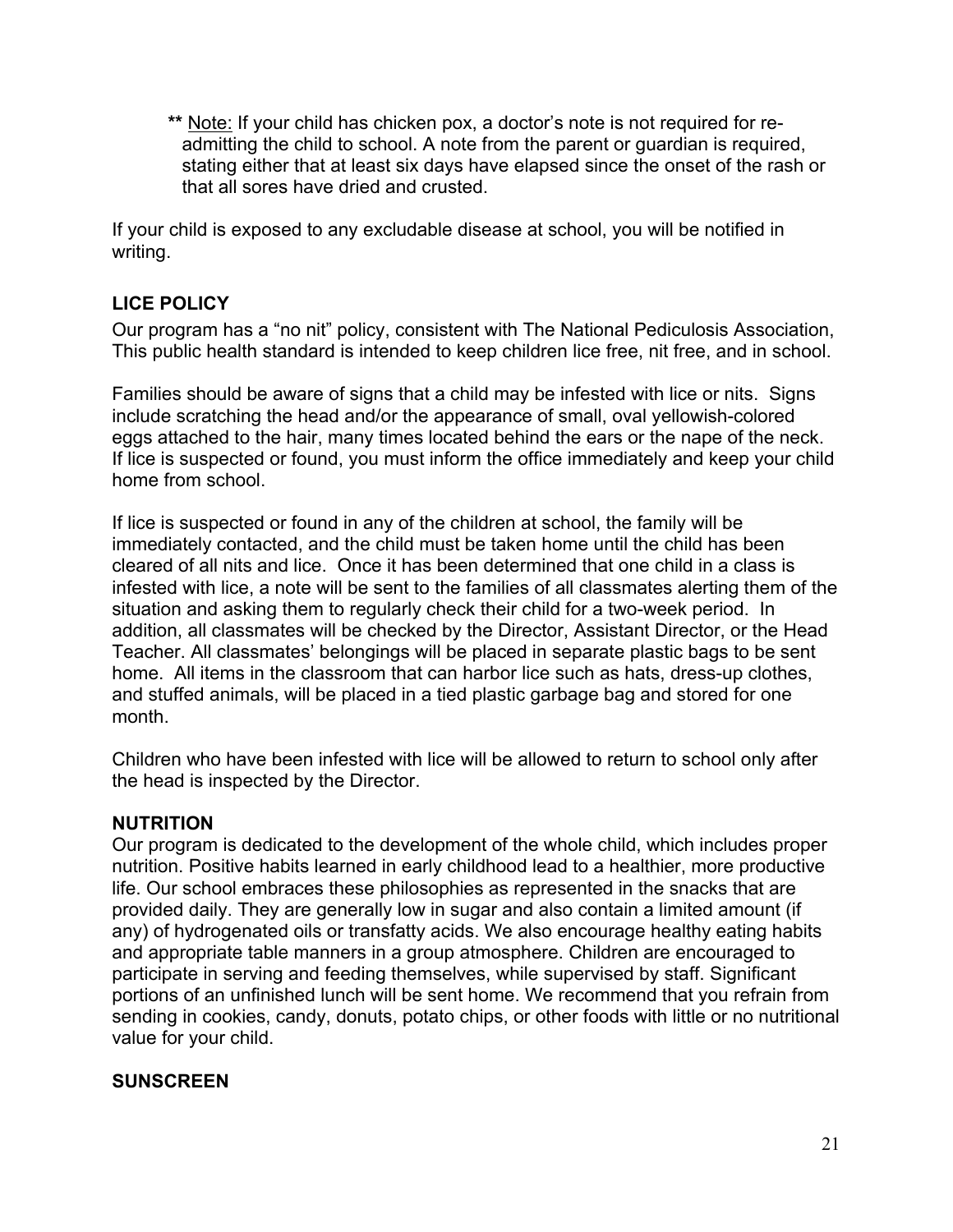During the times of year when the sun is strong, we recommend that you apply sunscreen to your child before he or she comes to school. The sunscreen must be properly labeled and a parent/guardian must sign the Sunscreen Reapplication Permission Form. Dermatologists recommend daily sunscreen application in Southern California.

## *Family Involvement*

### **EARLY CHILDHOOD EDUCATION COMMITTEE**

We are fortunate to have a very active and involved parent committee. The Early Childhood Education Committee is comprised of parents from our school that meet monthly with the Early Childhood Education Director. The committee is chaired by parents in the school. The committee is responsible for all fundraising for the school. It also functions as a forum to discuss various topics relating to the school, the Temple, and early childhood developmental issues and provides input to the Director and teaching staff. We also have a representative that is the Early Childhood Liaison on the Temple Board of Trustees. If you are interested in getting involved, you may speak with the committee chairs or the Director. The Early Childhood Education Committee meetings will occur one time per month in the morning at 9:15am (some exceptions may apply).

## **FAMILY PARTICIPATION/VOLUNTEERING OPPORTUNITIES**

Families are invited and encouraged to be involved in many school activities throughout the year. There are many different ways in which family members can participate and volunteer at school. Each class needs two class parents to help the teacher with school activities, distributing information to class families, and organizing teacher gifts. All families in the class may volunteer to read in the classroom, and to share special talents or information with your child's class.

Additionally, we strongly encourage you to become involved in the Early Childhood Education Committee. Families can be involved to whatever extent they would like, from simple one-time commitments to full-year commitments. For instance, volunteers are always needed to help with special events. Each event needs one or more chairpersons, as well as many volunteers to help with preparations, to work during the event, to set up, and to clean up. In addition, for parents who are unable to commit time during the school day, some events involve tasks that can be done during off hours, and many events need families to bake or donate food items.

Volunteering is not only a wonderful way to be involved in our school, but it is also a great way to get to know other families in the program and also a way to work with our Director and other staff members. Of course, attending our celebrations and events is also a wonderful way to be involved in our school!

## *CHILD ABUSE AND NEGLECT POLICY*

Staff members are required by the Department of Social Services to immediately report any suspected incidences of child abuse or neglect to the State Child Abuse Hotline.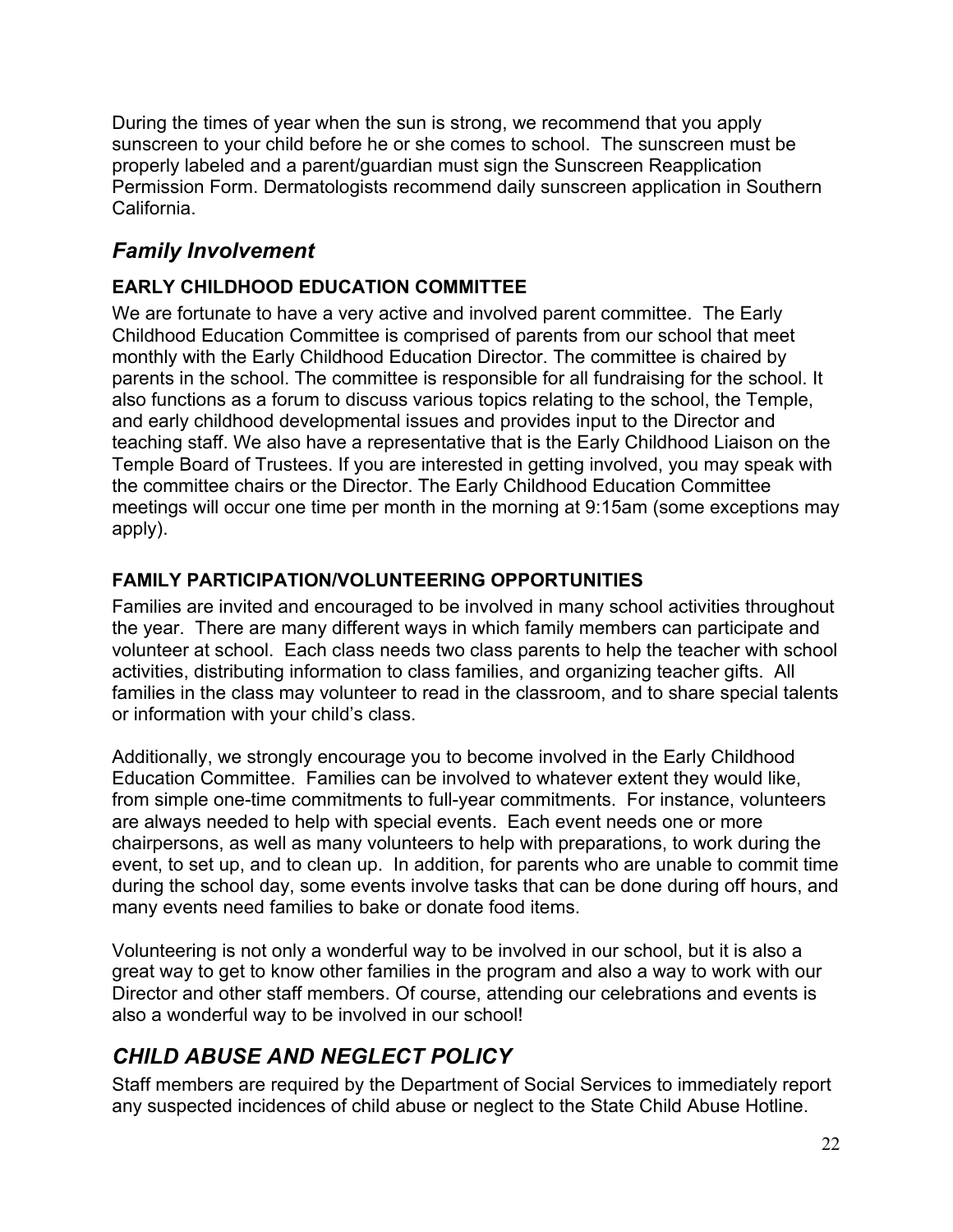These allegations may include reasonable cause to believe that a child has been or is being subjected to any form of hitting, corporal punishment, abusive language, ridicule, or harsh, humiliating or frightening treatment, or any other kind of child abuse, neglect or exploitation by an adult, whether working in the program or not.

Staff members have been trained to recognize the signs of child abuse and neglect and are familiar with reporting procedures. Staff members shall and will report any suspicion of abuse or neglect to the Early Childhood Director and will document any suspicion before reporting to the authorities.

# *POLICY ON THE RELEASE OF CHILDREN*

- 1. Each child may be released only to the child's parent(s) or person(s) authorized by the parent(s) to take the child from the school and to assume responsibility for the child in an emergency, if the parent(s) cannot be reached.
- 2. If a non-custodial parent has been denied access or granted limited access, to a child by court order, the school shall secure documentation to that effect, maintain a copy on file, and comply with the terms of the court order.
- 3. If the parent(s) or person(s) authorized by the parent(s) fails to pick up a child at the time of the school's daily closing, we shall do the following to ensure the following:
	- a. The child is supervised at all times;
	- b. Staff members attempt to contact the parent(s) or person(s) authorized by the parent(s); and
	- c. An hour or more after closing time, and provided that other arrangements for releasing the child to his/her parent(s) or person(s) authorized by the parent(s) have failed and the staff member(s) cannot continue to supervise the child at the school, the staff member shall call the Child Abuse Hotline and/or the local police department to seek assistance in caring for the child until the parent(s) or person(s) authorized by the child's parent(s) is able to pick-up the child.
- 4. The emergency contacts/approved pick up list on the Child Information Sheet authorizes staff to release a child to any of these people without notifying a parent.
- 5. Alternate Pick-up procedures:
	- a. If a parent knows ahead of time that they will not be picking up their child, they are to send in written permission.
	- b. If information is given by phone, the staff member that is responsible for the child's release will be notified.
- 6. The following procedure will be followed when a person unknown to a staff member comes to the school inquiring about a child. The person will not be able to pick-up the child until the following is satisfied:
	- a. Staff will greet individual to find out who the person is and the nature of the visit.
	- b. The person will be required to show identification (with a picture ID).
	- c. Staff will check child's alternate/emergency form to verify the information.
	- d. If all of the above are satisfied the child will be released to or visited by the person.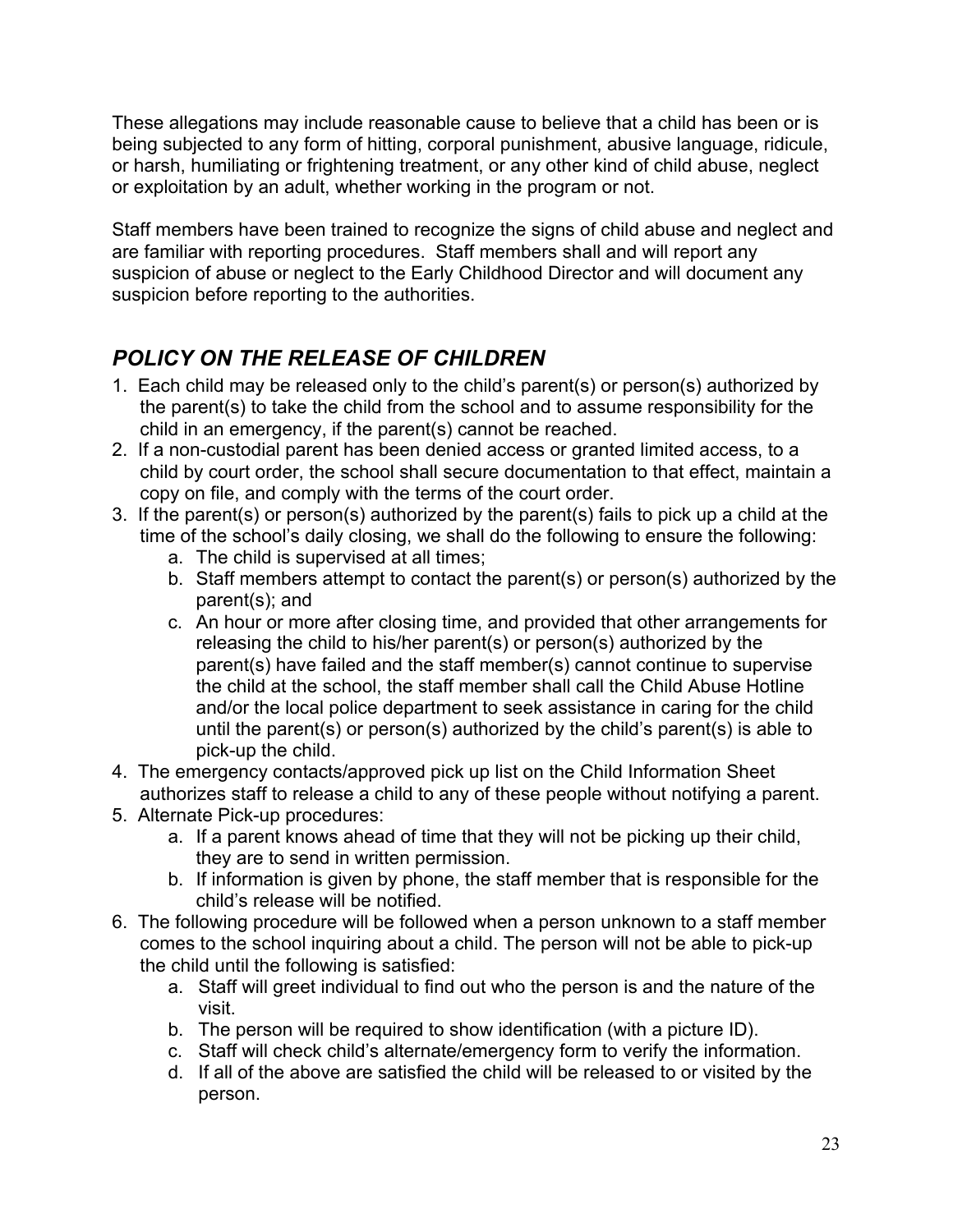If the person is not on the form, the following steps will be taken:

- a. Staff will contact parent.
- b. If parent gives their consent over the phone, the child may be visited by or released to the person.
- c. If a parent is unable to be reached, the child cannot be visited by or released to the person.
- d. The incident will be properly logged by staff and parent will be informed.
- 7. Parent or guardian **MUST** update emergency numbers and pick-up alternates whenever a change occurs.
- 8. If a parent or person authorized by the parent appear to be physically and /or emotionally impaired when picking-up to the extent that, in the judgment of the Director and/or staff member, the child would be placed at risk of harm if released to such an individual, the child would not be released to that person. The staff member will follow these procedures:
	- a. Staff member will try to contact the child's other parent or an alternate on the emergency form.
	- b. If the school is unable to make alternate arrangements, the staff member shall call the 24-hour Child Abuse Hotline to seek assistance.

## *INFORMATION TO PARENTS FROM DEPARTMENT OF SOCIAL SERVICES COMMUNITY CARE LICENSING*

Under provisions of Title 22 Licensing for Early Childhood Centers every licensed child care center in California must provide to parents of enrolled children written information on parent visitation rights, State licensing requirements, child abuse/neglect reporting requirements and other child care matters. The center must comply with this requirement by reproducing and distributing to parents this written statement, prepared by the Department of Social Services Community Care Licensing. In keeping with this requirement, the center must secure every parent's signature attesting to his/her receipt of the information.

Our center is required by the State of California Department of Social Services Community Care Licensing to post a copy of our current license in a prominent location at our center. Look for it when you're in the center.

To be licensed, our center must comply with the Title 22 Requirements for Child Care Centers (the official licensing regulations). The regulations cover such areas as: physical environment/safety; staff qualifications, supervision, and staff/child ratios; program activities and equipment; health, food and nutrition; rest and sleep requirements; parent/community participation; administrative and record keeping requirements; and others.